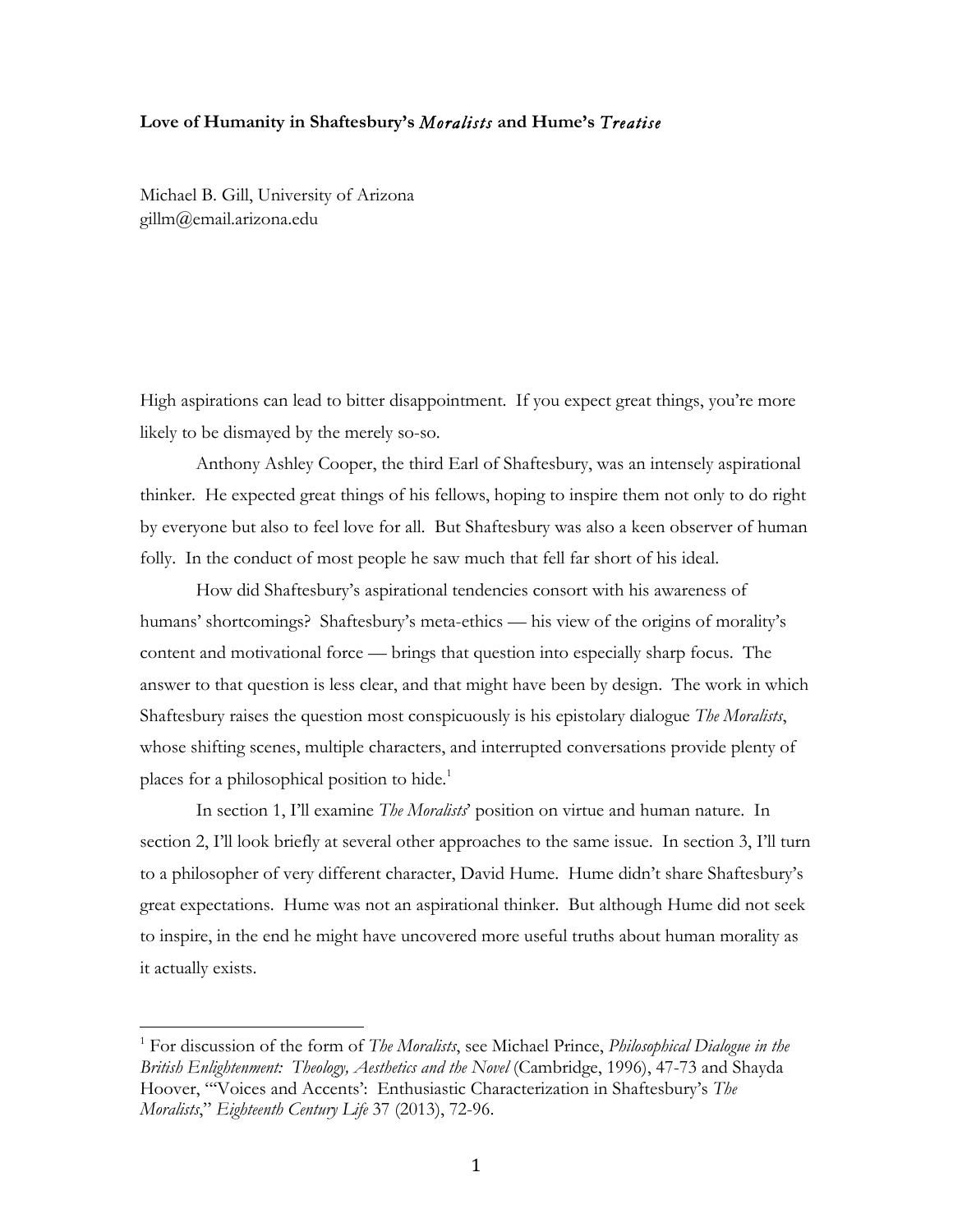## 1. Shaftesbury

 

One of the central questions in modern moral philosophy is whether morality originates in reason or sentiment.<sup>2</sup> Samuel Clarke and Immanuel Kant gave clearly rationalist answers to the question. Francis Hutcheson and David Hume gave clearly sentimentalist answers.

Shaftesbury has often been taken to be the forebear of Hutcheson and Hume. In fact Shaftesbury's view straddles the rationalist-sentimentalist divide. He believes that morality has an "*eternal*" and "immutable" content that is independent of human reactions; in this he agrees with the rationalists (C 2.36). But he also believes that human conduct is based in "Affection," and that it is "by Affection merely that a Creature is esteem'd good or ill" (C 2.22; see also C 2.23 and 2.45); in this he agrees with the sentimentalists.<sup>3</sup>

So Shaftesbury is a rationalist about the content of morality and a sentimentalist about human motivation. It's a risky mix. For it opens up the possibility of humans' being sentimentally incapable of acting in the way that virtue requires — of morality's being a check that reason writes but affection is unable to cash. Unlike views on which moral content and motivation have a single origin, the Shaftesburean mix raises the specter of a mismatch between what virtue demands and what we're able to do.

Shaftesbury himself was keenly aware of this worry. His concern centered on the impartiality and affectivity of virtue.

To be virtuous, according to Shaftesbury, is to "love the Publick, to study universal Good, and to promote the Interest of the whole World, as far as lies within our power" (C 1.37). Shaftesburean virtue consists of an "equal, just and universal Friendship" with all

<sup>2</sup> I discuss the rationalist-sentimentalist debate in "Moral Rationalism vs Moral Sentimentalism: Is Morality More like Math or Beauty?," *Philosophy Compass* 2 (2007), 16-30. <sup>3</sup> See Terence Irwin, *The Development of Ethics, volume* 2 (Oxford, 2008), 354. Laurent Jaffro has suggested (in correspondence) that "affection" in this passage may not be synonymous with "sentiment" — that "affection" could signify merely a practical disposition or intention and may in fact be rational. I believe there is other evidence that Shaftesbury did have a sentimentalist view of moral motivation (see my *The British Moralists on Human Nature and the Birth of Secular Ethics* [Cambridge University Press, 2006], 118-134) and that *The Moralists*' discussion of "love" (discussed throughout the rest of this section) accords with this sentimentalist reading. But however that may be, the central question I will be focusing on here is whether humans can muster up the motivation to treat all humans impartially, and that question will still be pressing even if we can have rational practical dispositions. Another way to put the point I'll be trying to make: Shaftesbury believes that an understanding of virtue reveals that we ought to treat all humans impartially, but he doesn't take it for granted that 'ought' implies 'can.'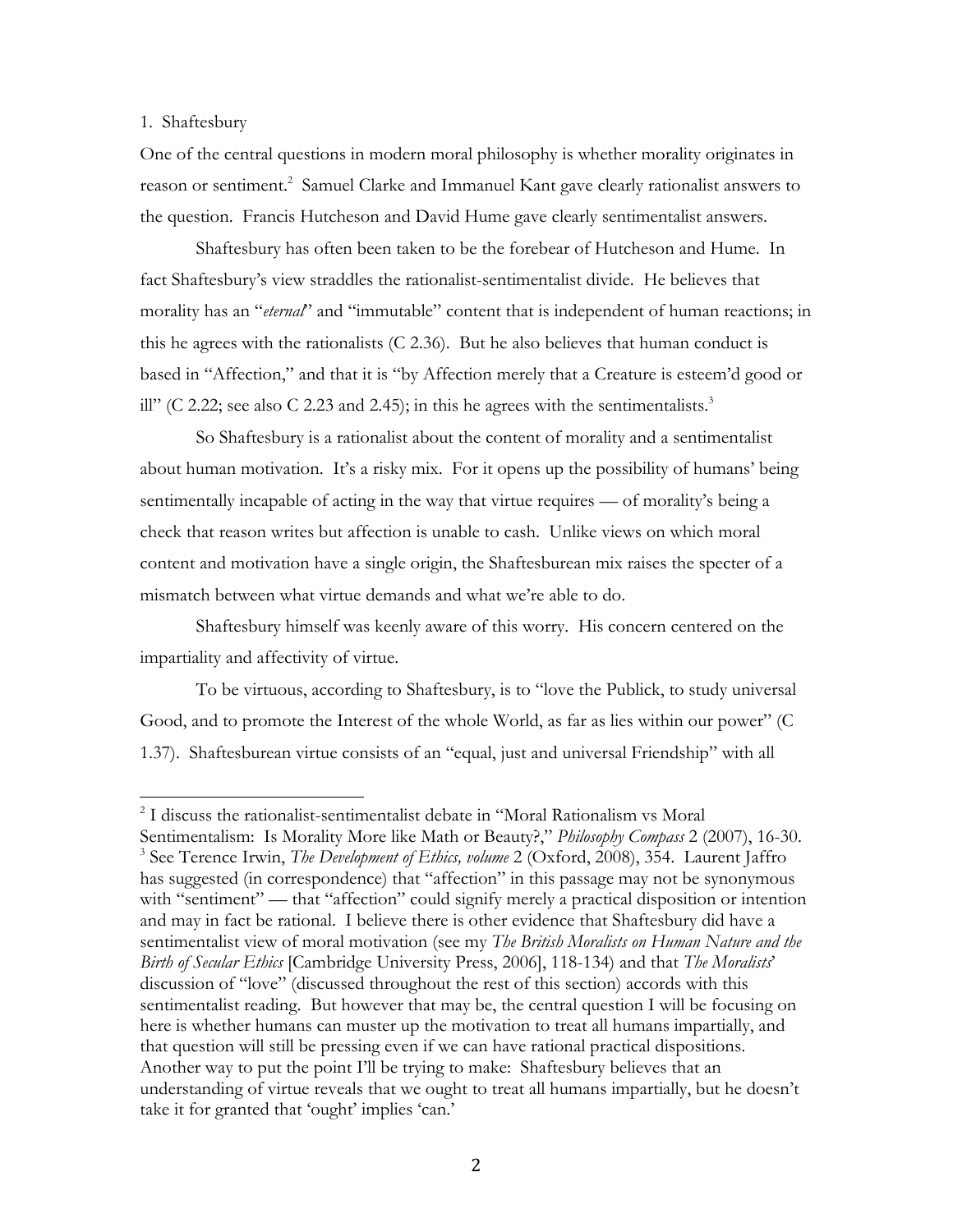humankind (C 2.137), the impartial care for the "publick Interest" (C 2.31). Given the affective origin of our motives, it follows then that morally righteous people are those who are sentimentally disposed to benefit humanity as a whole. As Shaftesbury puts it, "[T]o deserve the name of *good* or *virtuous* a Creature must have all his Inclinations and Affections, his Dispositions of Mind and Temper, sutable, and agreeing with the Good of his *Kind..*. To stand thus well affected, and to have one's Affections *right* and *intire,* not only in respect of one's self, but of Society and the Publick: This is *Rectitude, Integrity,* or Virtue" (C 2.77).4 Some creatures can be good even if they have no awareness of the good of their kind. A spider or a tiger that is affectively constituted to behave in ways that best promote spiders or tigers in general will be good even though it lacks the reflective capacity for the idea of its species to figure in its motivational etiology. But the moral goal to which humans beings should aspire — "that which is call'd Virtue or Merit" (C 2.28) — does require an awareness of the good of the human species. "[I]n this Case alone it is we call any Creature *worthy* or *virtuous,*" Shaftesbury writes, "when it can have the Notion of a publick Interest" (C 2.31) For humans to be virtuous they must act from a "proportionable Affection of a rational Creature towards the moral Objects of Right and Wrong" (C 2.40). They must act from a conscious concern for humanity as a whole, from universal love.

Who, though, can bring themselves to feel universal love? How many of us are capable of acting out of affection for all of humanity? Philocles, narrator of *The Moralists*, initially maintains that he, for one, cannot. According to Philocles at the beginning of the narrative of the *The Moralists*, the goal of impartial virtue is for partially affected people such as himself "*a Chimera*" (C 2.239). Philocles' first thought is that the Shaftesburean mix makes the accomplishment of virtue impossible. But then Philocles visits his friend Theocles. They walk the fields for two days, and they talk (and talk and talk). Eventually Philocles sees the light. Theocles convinces him that a mismatch between the content of morality and human motivation is not inevitable. Virtue is a realistic aspiration. Universal love can be achieved.<sup>5</sup>

<sup>4</sup> See also C2.113, where Shaftesbury contrasts "*intire Affection*," or concern for all of humanity," with "narrow or *partial* Affection."

<sup>&</sup>lt;sup>5</sup> In "The Cosmopolitanism of Lord Shaftesbury," Angela Taraborelli provides a helpful account of Shaftesbury's belief that virtue requires impartial love for all of humanity, or "intire affection" and shows that Shaftesbury developed his thoughts on being truly philanthropic in the section "Natural Affection" of Askemata (in *New Ages, New Opinions:*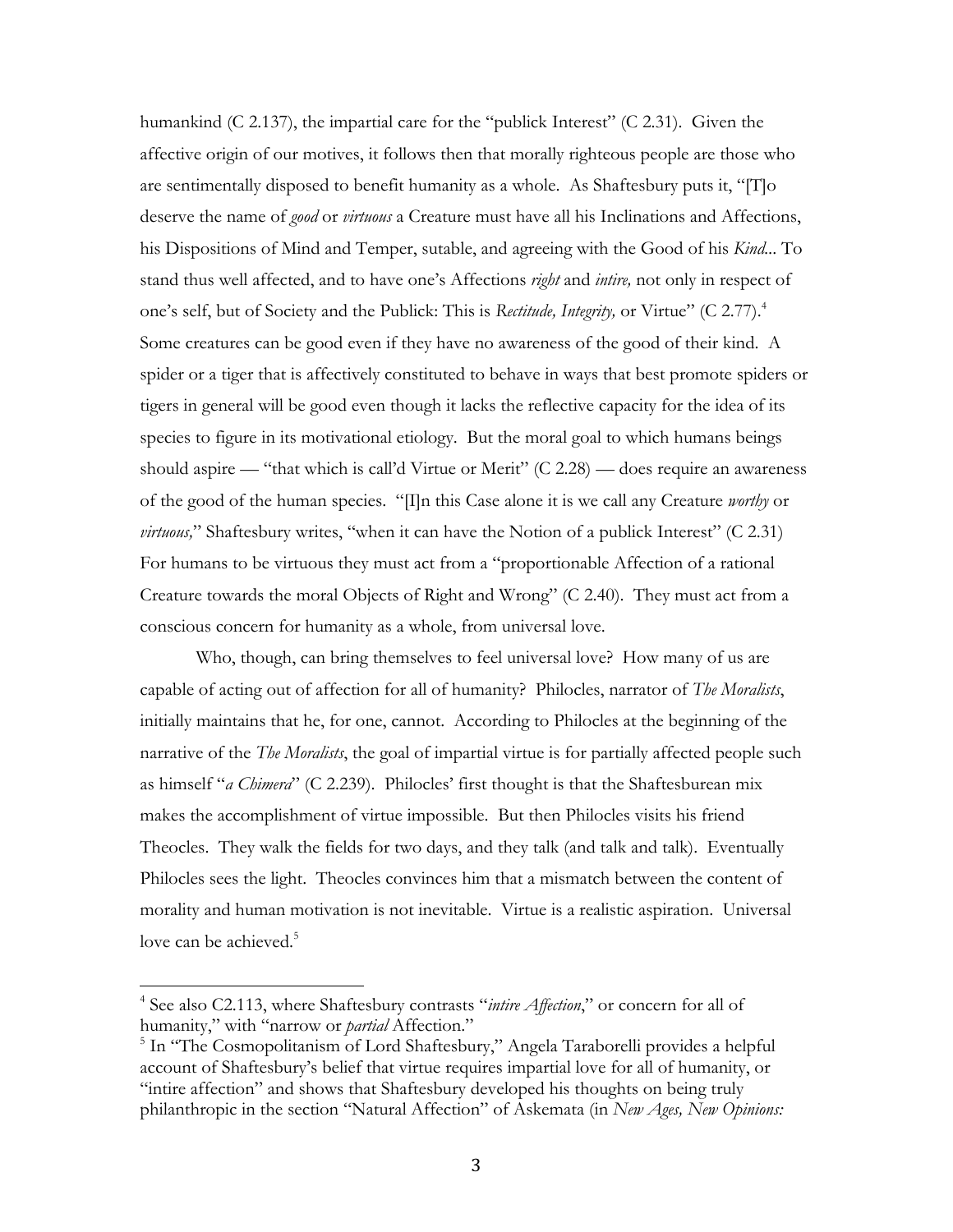How does Theocles make his case? That's what we'll look at now. We'll see that although Philocles is satisfied by what Theocles says, it's far from obvious that we should be.

The action of *The Moralists* commences in a "pompous *rural Scene*" by "*Morning-light*." Philocles meets up with Theocles, who is "roving in the Fields" of his seaside estate, which is capacious enough to include a "Mountain," an "antient Wood," a "River," and a "wellinhabited Plain" (C 2.222).<sup>6</sup> Philocles and Theocles discuss poetry and pleasure and happiness, and eventually land on the topic of the highest good. Theocles contends that the highest good is a life consisting of "one continu'd Friendship" with all of humanity (C 2.239). Philocles doesn't deny that turning "all [one's] Life" in an "intire Act" of friendship is the essence of virtue. But he doubts such a thing is within his reach. He raises two obstacles to the development of universal love.<sup>7</sup>

The first obstacle is that many members of the human species are too corrupt and stupid for him to bring himself to love. "Wiser Heads" may think universal love is "heroick," says Philocles. "But for my part, I see so very little Worth in *Mankind*, and have so indifferent an Opinion of *the Publick*, that I can propose little Satisfaction in loving *either*" (C 2.240). Philocles is not the only character to voice this view. Palemon, to whom Philocles is relating the story of *The Moralists*, has the same "*Man-hater*" (C 2.197) tendencies. The first words we out of Palemon's mouth are: "O wretched State of Mankind!—Hapless Nature, thus to have err'd in thy chief Workmanship!—Whence sprang this fatal Weakness? What Chance or Destiny shall we accuse [for creating] … that wretched Mortal, *ill* to himself, and Cause of *Ill* to all?" (C 2.192-3). Palemon goes on to say that he wishes he

<u> 1989 - Andrea San Andrea San Andrea San Andrea San Andrea San Andrea San Andrea San Andrea San Andrea San An</u>

*Shaftesbury in his World and Today,* ed. Patrick Müller [Frankfurt: Peter Lang, 2014], 185-202 [p. 188]).

<sup>6</sup> It seems likely that Shaftesbury's description of Philocles and Theocles' day in the hills was inspired at least in part by time he spent with Pierre Coste, who, as Fleming points out, reminisced in a letter to Shaftesbury of "having walked and talked with the Earl for many hours all along the canal and the terrace and beyond, and of completely losing track of time in the process" (Suzannah Fleming, "The Third Earl of Shaftesbury: Practical Gardener and Husbandman," *New Ages, New Opinions: Shaftesbury in his World and Today*, ed. Patrick Müller [Frankfurt: Peter Lang, 2014], 97-98).

<sup>&</sup>lt;sup>7</sup> In the *Inquiry*, Shaftesbury had addressed — and disposed of — the worry that self-interest poses an insurmountable obstacle to virtue. I discuss this aspect of the *Inquiry* in "Shaftesbury's Two Accounts of the Reason to be Virtuous," *Journal of the History of Philosophy* 38 (2000), 529-548.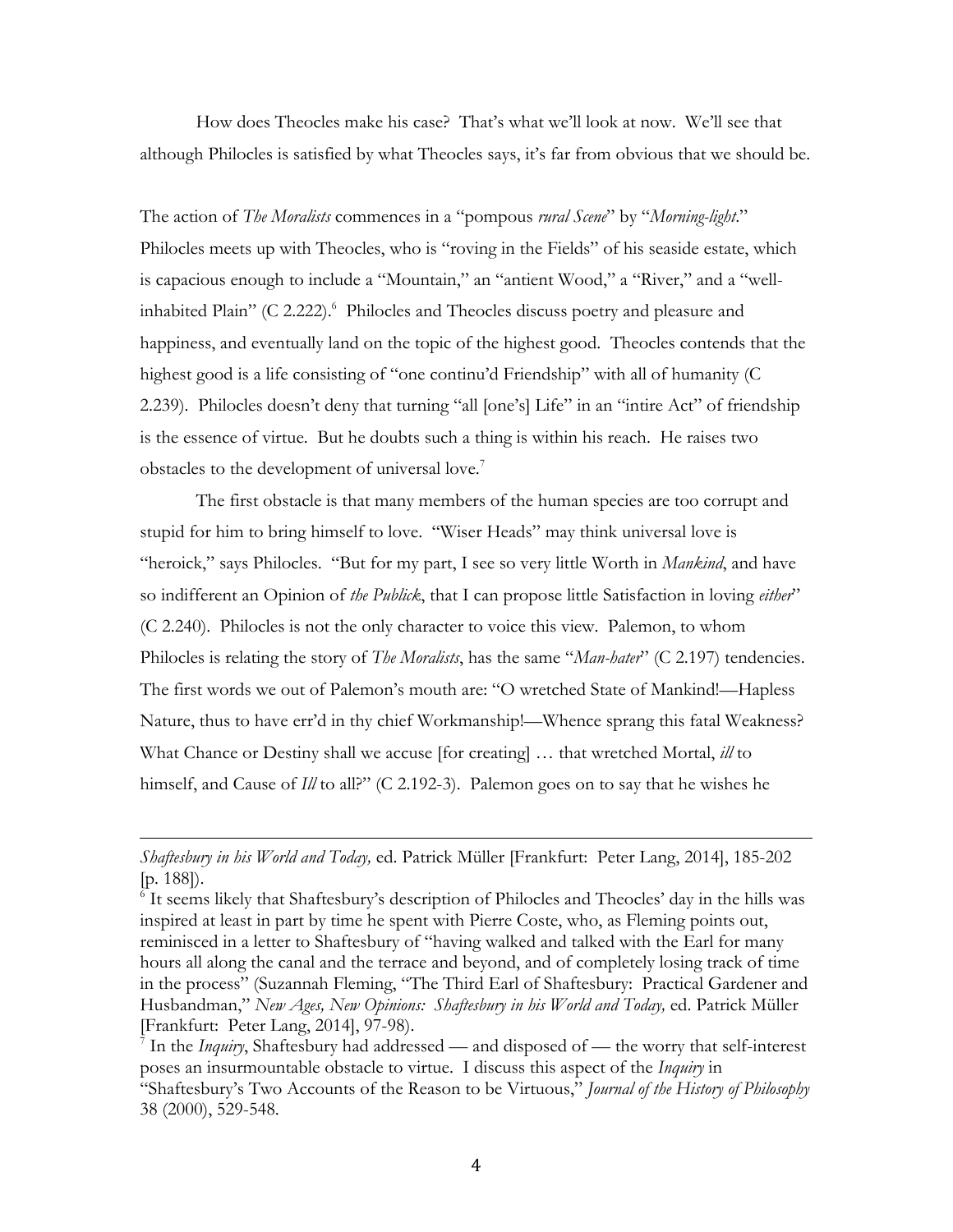could love humanity, but — "O what Treacherys! What Disorders! And how corrupt is all!" — their conduct repels him (C 2.198). People who in public appear as friends craftily plot each other's ruin less than an hour later. Many would gladly sacrifice the "the State it-self" to satisfy their own ambitions (C 2.198). In company there is "much Folly and Perverseness … and strange Appetites" (C 2.201). Everywhere is "Licentiousness," "Villanys and Corruptions" (C 2.204).

Nor was *The Moralists* the first work in which Shaftesbury gave voice to such misanthropy. In his *Inquiry concerning Virtue*, Shaftesbury extolled the moral accomplishments humans and humans alone can achieve. "[T]he highest Improvements of Temper are made in Human Kind," he wrote (C 2.96). But he also contended that humans are guilty of the "greatest Corruptions and Degeneracys" in all of creation (C 2.96). Only humans exhibit cruelty and "perverse Inclinations" (C 2.82). "All other Creatures in the world are for their orderliness … a reproach to Man," the *Inquiry* tells us, "since they… have regular and proportion'd Appetites … whilst Man alone knows neither season, nor bound, nor fitness of Subject but breaks into all horridness of unnatural and monstrous Lusts, regarding neither Sex nor Species" (Virtue or Merit, 1<sup>st</sup> edition, 118). According to the *Inquiry*, no creatures other than humans have been designed to achieve virtue. We alone have the capacity to reach so high. But no creatures other than humans violate their nature so grievously. We alone sink so low.

Theocles does not dispute these judgments of pervasive "human Frailty" (C 2.136). What he does, rather, is seek to persuade Philocles that he can relish loving people even while recognizing their faults. Towards that end, Theocles has Philocles attend to his own friendships. If a friend does something for Philocles, Philocles will want to show gratitude. But suppose Philocles discovers in his friend "several Failings" (C 2.136). "Does this," Theocles asks, "exclude *the Gratitude*?" "Not in the least," Philocles replies. His gratitude toward a friend will not be at all undermined by his awareness of his friend's faults. Theocles points out that the same is true of Philocles' "*Bounty.*" Philocles delights in benefiting his friends not because they are "*deserving*" of it but just because they are his friends. Indeed, the delight he takes in showing bounty towards his friends is if anything enhanced by his awareness that he is not doing it because their moral characters compel it of him. But (Theocles continues) if Philocles is so pleased by showing gratitude and bounty toward his friends even while acknowledging their faults, why can't he love humanity as a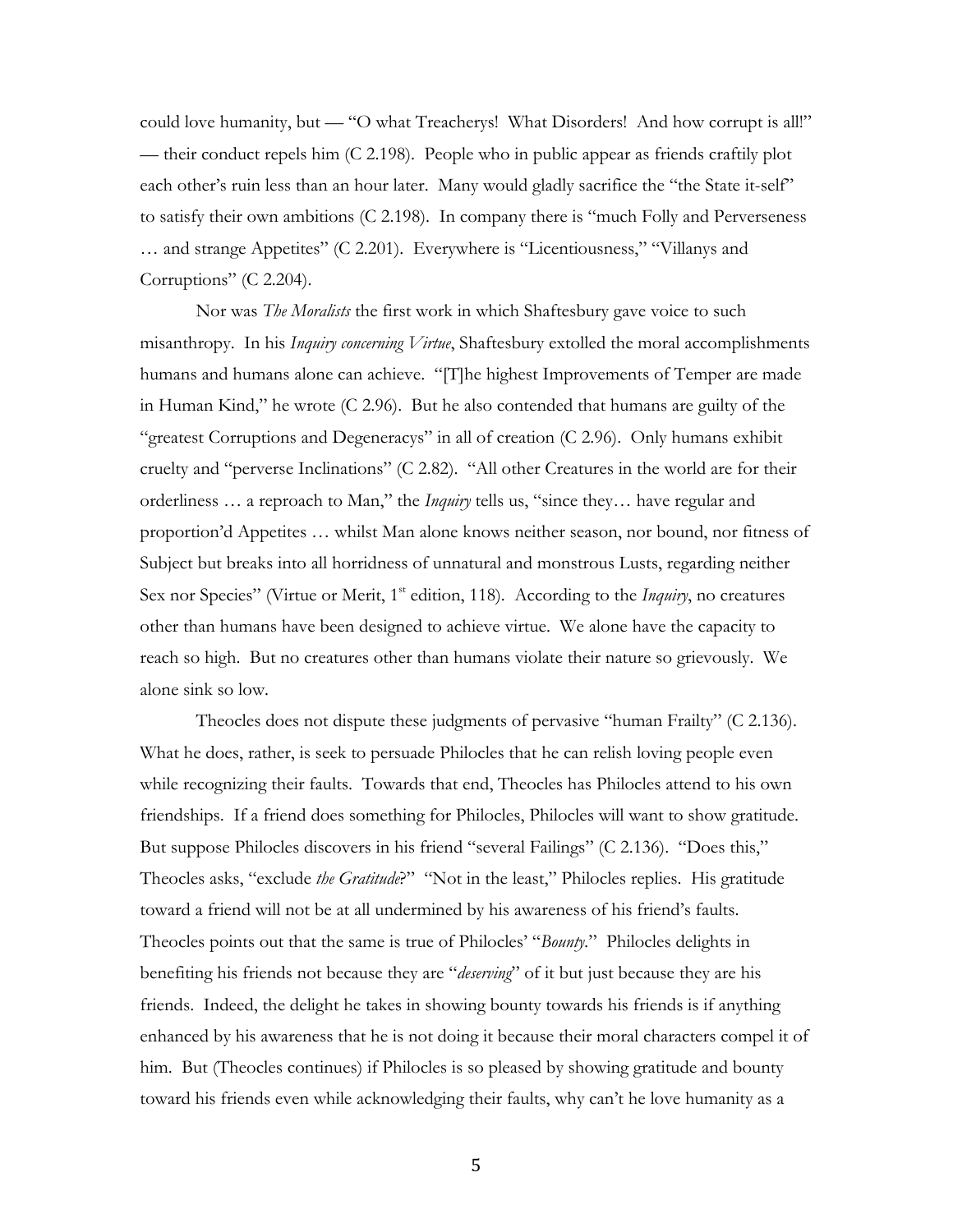whole while being fully aware of its flaws? From Theocles to Philocles: "[C]onsider then what it was you said, when you objected against the Love of *Mankind* because of human Frailty; and seem'd to scorn the *Publick*, because of its Misfortunes. See if this Sentiment be consistent with that Humanity [i.e., the kindness toward friends] which elsewhere you own and practice" (C 2.136-7). Philocles knows his friends are far from morally perfect, but he still delights in showing his gratitude toward them. So why shouldn't he also delight in showing gratitude to society in general? As Theocles rhetorically asks, "What are the Faults or Blemishes which can excuse such an Omission, or in a grateful Mind can ever lessen the Satisfaction of making a grateful kind return?" (C 2.137). As well, Philocles takes pleasure in being able to "help, assist [and] relieve" not only friends but also "Strangers" in need even if he has no particular reason for thinking they are morally exemplary. But since Philocles relishes the "Compassion" and "Kindness" he shows to "Chance-Creatures," he should also be able to enjoy showing compassion and kindness toward the public as a whole. The moral shortcomings of an individual recipient don't subvert Philocles' gratitude and bounty in particular cases. So the moral shortcomings of the species should be no bar to compassion toward human beings in general.

Philocles still has doubts. He doesn't deny that the virtue consists of "universal friendship," nor that he can love particular people. The worry he now raises is that he's psychologically incapable of caring about something as large and abstract as humanity as a whole. "I told Theocles, going along," he says, "that I fear'd I shou'd never make a good *Friend* or *Lover* after his way. As for a plain natural Love of *one single* Person in either Sex, I cou'd compass it, I thought, well enough; but this *complex universal* sort was beyond my reach. I cou'd love the Individual, but not the Species. This was too mysterious; too metaphysical an Object for me"  $(C \ 2.243)$ .<sup>8</sup> Loving a single person is one thing. Loving people in general is something else entirely.

<sup>8</sup> Shaftesbury also discusses the difficulty of loving something as abstract as humanity as a whole in *Sensus Communis*, where he says that "Universal Good, or the Interest of *the World in general*, is a kind of remote philosophical Object. That *greater Community* falls not easily under the Eye" (C 1.111). Chavez takes that this passage from *Sensus Communis* to be evidence of an "unresolved conflict between two opposing ideals" in Shaftesbury, that of concern for the public good and that of love for contingent particulars (Chavez 61). This "unresolved conflict" in *Sensus Communis* is aking to the second obstacle to virtue that Philocles asks Theocles to overcome in *The Moralists*.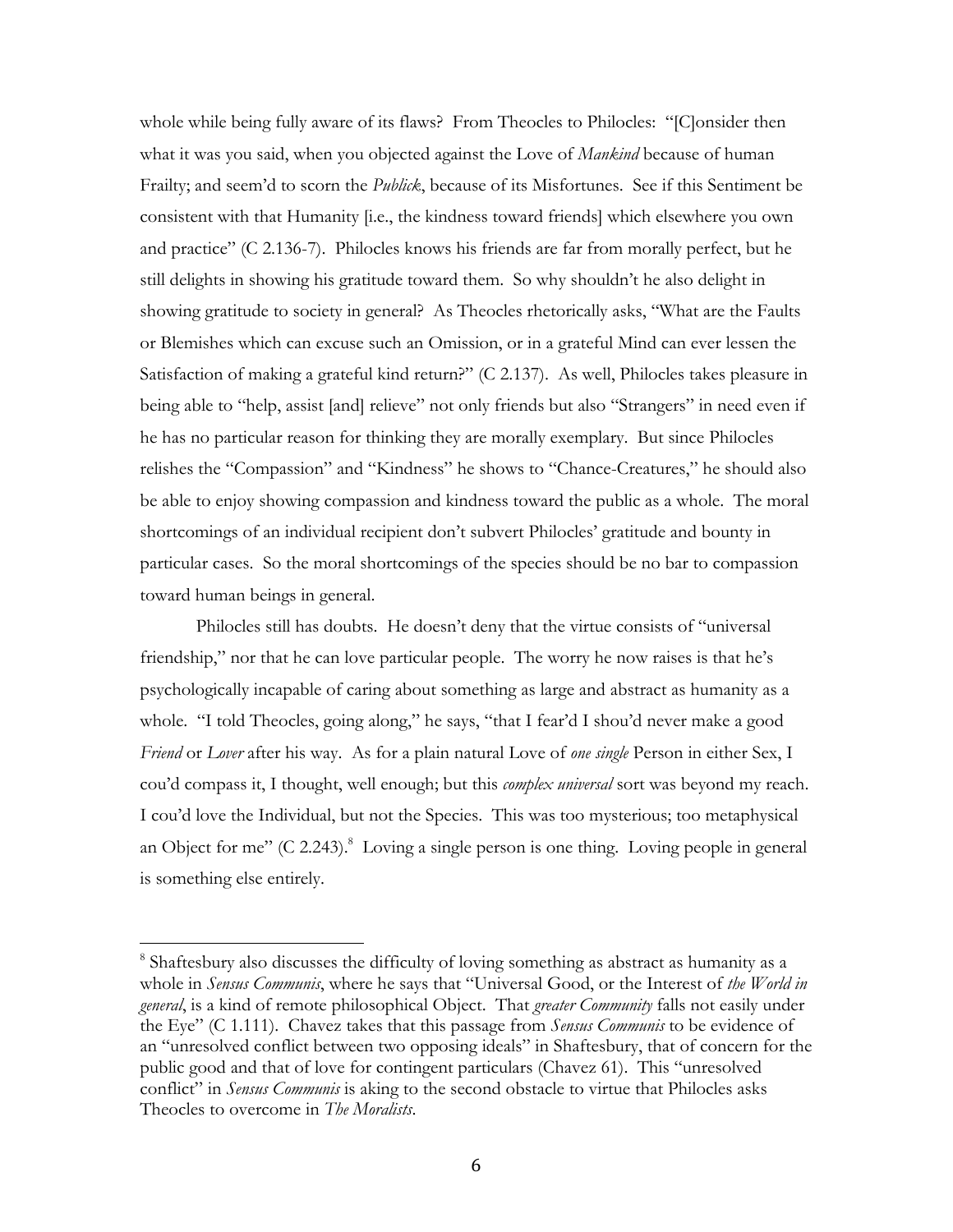Expansive abstractness is Philoles' second obstacle to loving humanity as a whole. Philocles was not the only one impressed by it. So was David Hume.

According to Hume, we care about individuals because of certain qualities they possess, such as being beautiful, kind, amusing, or from our hometown. We can also be induced to take an interest in any particular person who is "brought near to us" or whose plight is "represented in lively colours." But the welfare of humanity as a whole does not engage our emotional machinery. The bare quality of being human does not engender our love. Hume writes, "There is no such passion in human minds, as the love of mankind, merely as such … no proof of such an universal affection to mankind" (T 3.2.1.12). Our sentiments are literally partial, ineluctably "confined to a few persons." While we can love almost any part of humanity, we cannot, Hume thinks, love humanity as a whole.

Theocles thinks we can. In response to Philocles' Hume-like worry, Theocles exclaims in characteristically high-blown fashion, "O Philocles! how little do you know the Extent and Power of *Good-nature*, and to what an heroick pitch a Soul may rise, which knows the thorow Force of it; and distributing it rightly, frames in it-self an equal, just, and universal Friendship!" (C 2.242). And just at this point, when Philocles is primed to hear Theocles' secret to virtue, Shaftesbury withholds. He does not allow Theocles to give his answer. He conjures an interruption. "Just as [Theocles] had ended these Words," Philocles explains, "a Servant came to us in the Field, to give notice of some Company, who were come to dine with us, and waited our coming in. So we walk'd home-wards" (C 2.243). Philocles and Theocles then trudge back to the house from the "Fields" in which they had been "roving."

But we are not left completely hanging. As they follow the servant home, Theocles gives a preview, a teaser, of his answer. Philocles thinks humanity as a whole is too abstract an object for him to love, that his affections can get a grip only on something more definite. Theocles points out, though, that Philocles has in the past loved some with whom he has had no physical interaction. The two examples he gives are "the people of old Rome" and Palemon, whom Philocles grew to love entirely through correspondence (C 2.244). In each case, Philocles formed an appropriate mental image of the object of his affection, a lovable picture that he called to mind when he thought of the Romans or Palemon. Philocles concedes these two examples. But what picture can function as a mental stand-in for humanity as a whole and elicit his love? How can he "raise any such [an] Image, or Specter,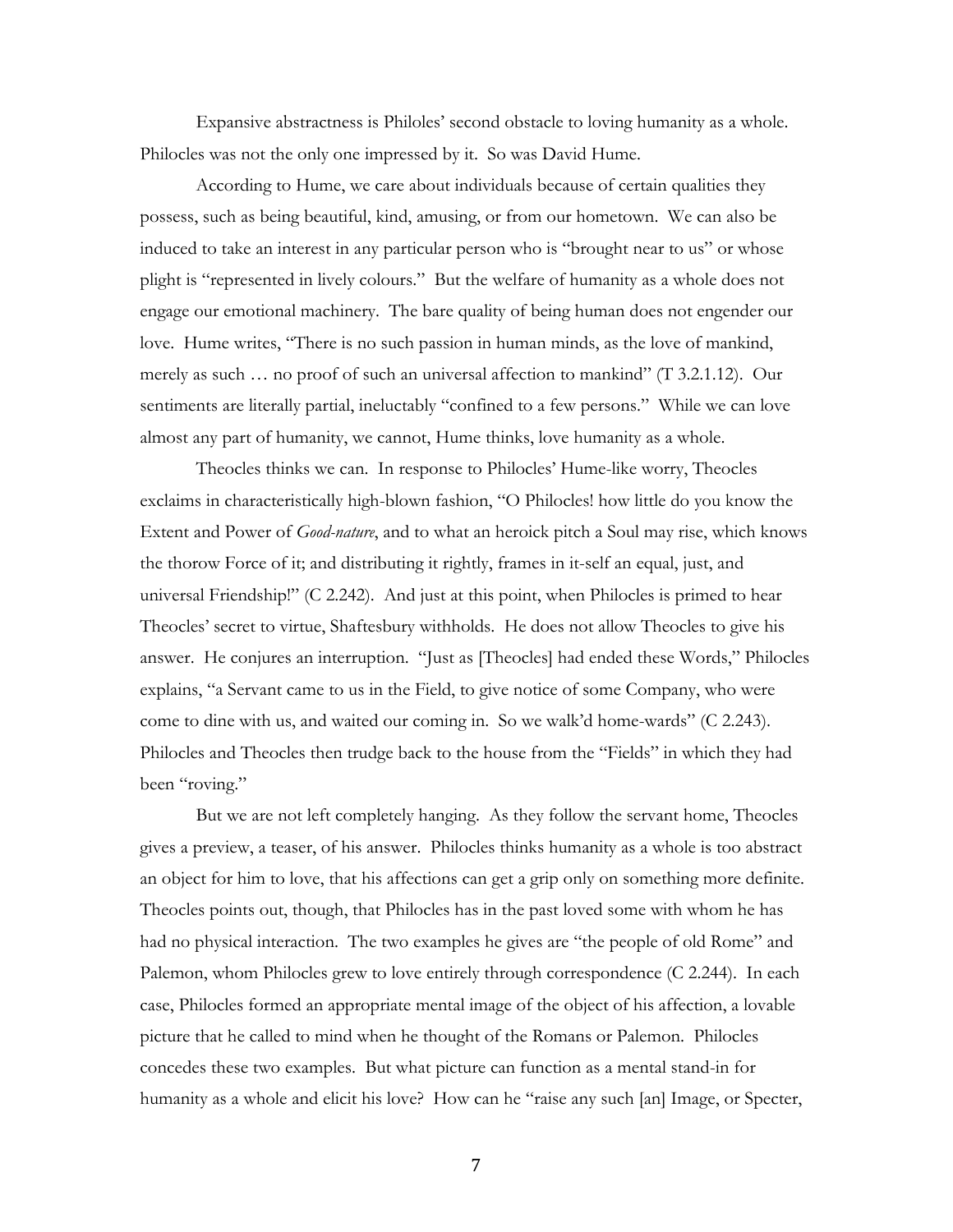as may represent this odd Being you wou'd have me love"? (C 2.243-44). What "Figure" could he "stamp upon [his] Mind" that would both represent humankind and be thoroughly lovable (C 2.244)? That's the challenge. And Theocles "accept[s] the Terms." He vows to reveal to Philocles the image that will turn him into "that *Lover* I cou'd wish" (C 2.245). But not just yet. The rest of the day they will spend with "Friends" at the "Table" and speak of matters more suitable to "Company" (139). The ultimate answer will be given — the image revealed, the challenge met — "To-morrow, when the eastern Sun (as the Poets describe) with his first Beams adorns the Front of yonder Hill" (C 2.245).

There the conversation breaks off — for ninety-four pages. In the interval, we follow Philocles and Theocles through an afternoon, evening, and night of conversation with company. They and their visitors discuss the benefits of temperance, the deficiencies of Deism, the inherent sociability of humans. They affirm the coincidence of virtue and happiness. They debate the relationship between religious belief and moral action.<sup>9</sup>

Eventually they all retire to their "repose." Getting into bed, Philocles is in a twitter. "For now (Palemon!)," he exclaims to his pen-pal, "that Morning was approaching, for which I so much long'd" (C 2.191). Despite his excitement, Philocles falls asleep easily enough.

He's woken the next morning by the sounds of guests' departing. He rises quickly and races up the hill to catch Theocles, who has begun his morning walk. After some jocular banter about the jealousy of "*Silvan* Nymphs," Theocles launches into his promised presentation.

Theocles begins with an examination of an oak tree. An oak tree, Theocles and Philocles unquestioningly assume, remains a single thing throughout its life. It has an identity. That identity cannot consist of the tree's outward form, for other things — such as "a Figure of Wax … cast in the exact Shape and Colours of this Tree" — could have the same outward form and yet not be an oak tree (C 2.348). Nor can it consist of the physical stuff of which the oak tree is made, as the tree will remain "*One and the same*; even when by Vegetation and change of Substance, not one Particle in it remains *the same*" (C 2.349). What

<sup>&</sup>lt;sup>9</sup> Most important for what is to come the next morning is Theocles' evening speech on the existence of God (C 2.282-95). Theocles presents there an argument from design that anticipates his second-day presentation, maintaining that a proper understanding of the beautiful order of everything in the universe requires belief in a perfectly benevolent Creator-Mind.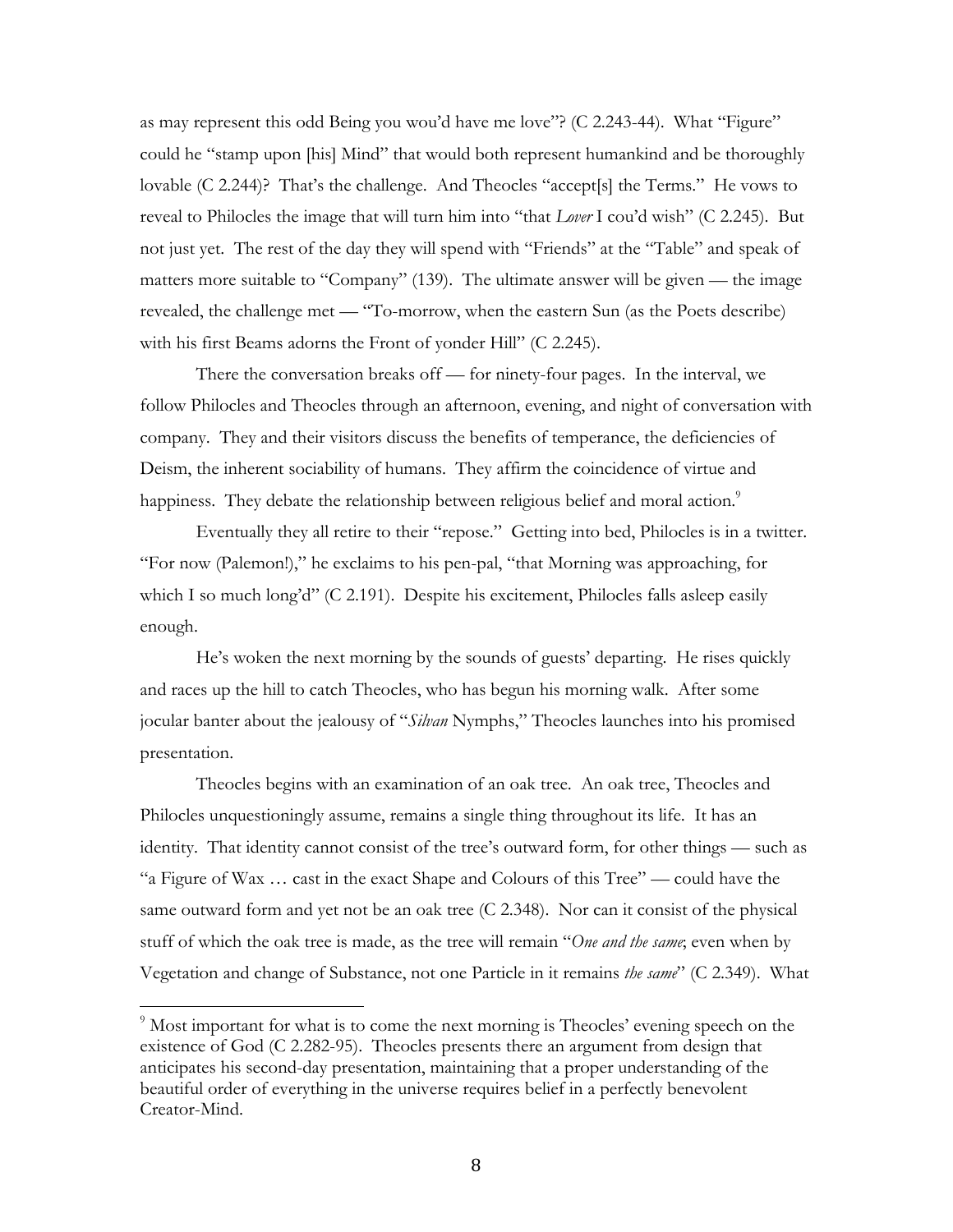the tree's identity must consist of, rather, is the "Concurrence" of all its individual pieces "*in one common End*," the enduring organizational principle of which its different elements partake, the "*Sympathizing of* [its] *Parts*" (C 2.348).

The same reasoning, Theocles argues, applies to the identity of a person. A person is a single thing, retaining an identity throughout the years. But that identity cannot consist of physical matter, as every particle of a person changes over time. The "*Stuff* … of which we are compos'd," says Theocles, "wears out in seven, or, at the longest, in twice seven Years, [as] the meanest Anatomist can tell us. Now where, I beseech you, will that same *One* be found at last, supposing it to lie in the *Stuff* it-self, or any part of it? For when that is wholly spent, and not one Particle of it left, we are *Our-selves* still as much as before" (C 2.350). Nor can a person's identity be based on any idea or emotion, as all of a person's ideas and emotions change as well. There's no single mental item that has the constant existence that would be needed to fund a person's identity. So since a person remains "*one and the* same, when neither *one* Atom of Body, *one* Passion, nor *one* Thought remains the same," his identity must be based on "a Sympathy of Parts" (C 2.351). His identity must consist of an overall organization, of a "simple Principle" of which all the person's different aspects partake (C 2.352).

Theocles next sets out to show that the natural world as a whole is just as organized as a tree, and considerably more organized than most people. If Theocles can convince Philocles of that — if he can establish that there is "*a uniting Principle* in Nature" that brings all its aspects into "*Harmony* and *Order*" — then Philocles will have to embrace the idea that nature has an identity that is as robust as that of an oak tree, a "*Self*" that is no less real (even more real, actually!) than Philocles' own (C 2.357-8).<sup>10</sup>

<sup>&</sup>lt;sup>10</sup> Hume was dismissive of Shaftesbury's claims in *The Moralists* about the identity of trees, persons, and the natural world, writing "If the reader is desirous to see how a great genius may be influenc'd by these seemingly trivial principles of the imagination … let him read my Lord *Shaftesbury's* reasonings concerning the uniting principle of the universe, and the identity of plants and animals [in] his *Moralists, a Philosophical Rhapsody*" (T 1.4.6.6). It seems, however, that Hume did learn something about personal identity from Theocles' speech. For Hume's own view, like Theocles', relies on the idea that there is no single "constant and invariable" mental item that can fund personal identity: compare T 1.4.6.2 and C 2.350-51. Of course Hume and Theocles draw opposite conclusions, with Theocles moving from the premise that there is no constant and invariable mental item to the conclusion that personal identity must consist of something other than a mental item, and Hume moving to the conclusion that there is no personal identity.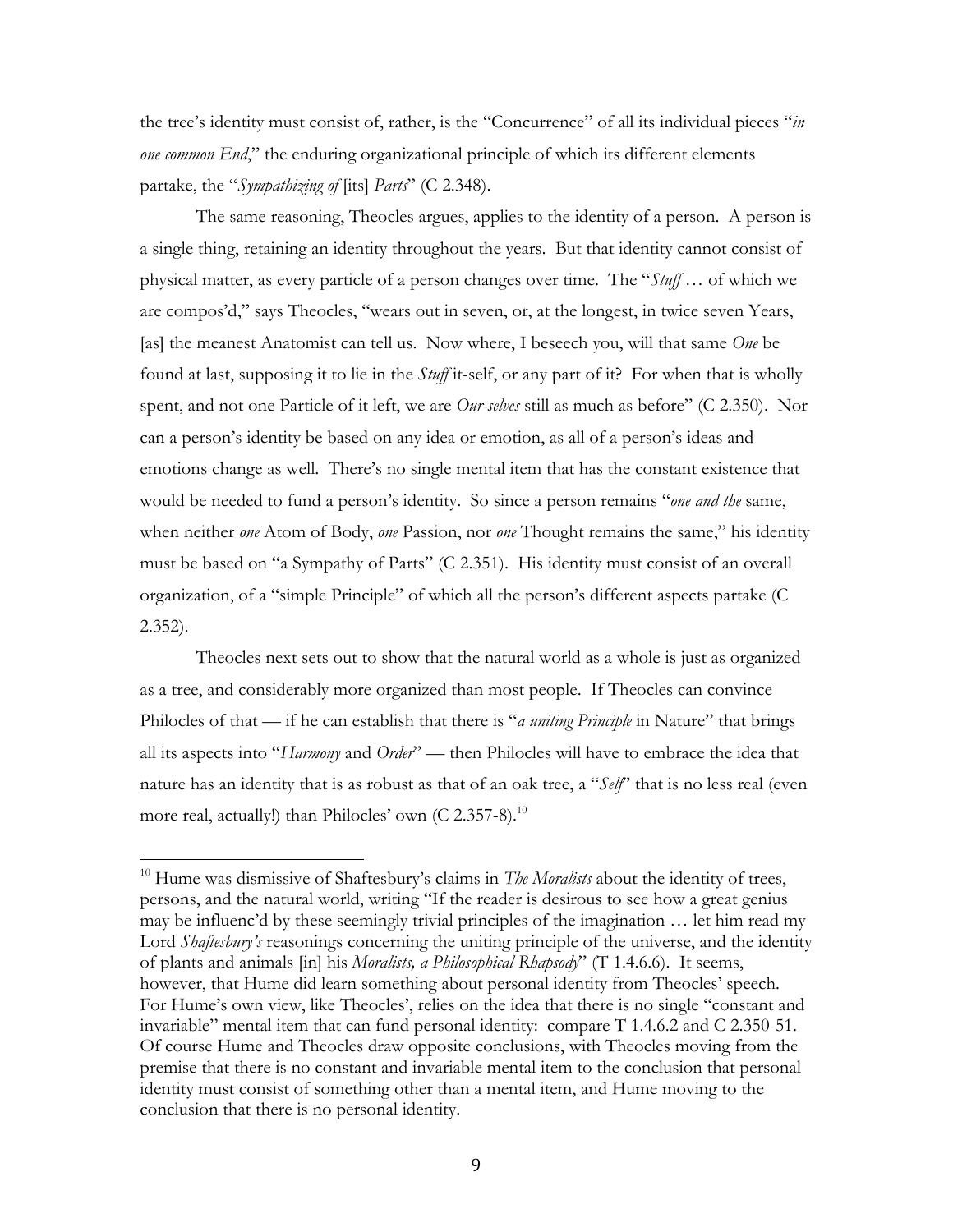The case Theocles makes for the identity of nature is observational.<sup>11</sup> When we examine carefully, he contends, we will see that "[a]ll things in this World are *united*" in "one common Stock" (C 2.287). Everything is "fitted and join'd" together, each contributing to the "Order, Union, and Coherence of *the Whole*" (C 2.287). Examples abound. Theocles points to the "mutual Dependency" found at both the micro and macro levels of plant and animal biology (C 2.287). He explains the coordinating purposes of light, wind, water, fire, the harmonious movement of planets, stars, sun, moon (C 2.287-88 and C 2.369-73). He takes us on a tour of the continents. At the Poles we learn the environmental benefits of extreme cold and snow (C 2.383-84). In India we witness the symbiosis between "landcreatures" and the Indus River (C 2.385). We come to understand the usefulness to myriad species of the "gums and balsams" in Australia, of the flooding of the Nile in Africa, of the topology of the Himalayas in Asia (C 2.386-89).

The word 'ecosystem' hadn't been coined yet, but I think Shaftesbury would have pounced on it if he'd heard it. For what he wants Theocles to do is persuade Philocles that all of nature's seemingly disparate parts form a tightly coherent, interdependent whole, that the entire natural world is one "System" (C 2.285-86).<sup>12</sup>

<u> 1989 - Andrea Santa Andrea Andrea Andrea Andrea Andrea Andrea Andrea Andrea Andrea Andrea Andrea Andrea Andr</u>

For recent discussion of Shaftesbury's views of identity in general and personal identity in particular, see Kenneth P. Winkler, "'All is Revolution in Us': Personal Identity in Shaftesbury and Hume," *Hume Studies* 26 (2000), 3-40 and Laurent Jaffro, "Shaftesbury on Human Frailty and the Will," *New Ages, New Opinions: Shaftesbury in his World and Today,* ed. Patrick Müller [Frankfurt: Peter Lang, 2014], 153-166. Winkler raises the reasonable worry that Shaftesbury attributes identity in a much more profligate manner than would those who have been concerned with "the classical philosophical problem of personal identity, a problem about the conditions for a thing's persistence over time" (Winkler 12). Jaffro attempts to assuage this worry by distinguishing "between a normative sense of 'being oneself' or 'remaining the same person', and the metaphysical sense, that is, personal identity" (Jaffro 158). I think Jaffro's distinction is a promising way of viewing passages on identity from Shaftesbury's *Soliloquy*. But given that Theocles' argument is supposed to move seamlessly from the identity of an oak tree (which I would assume is non-normative) to the identity of a person to the identity of all of nature, I'm doubtful that Jaffro's distinction will be as useful in *The Moralists*.

<sup>&</sup>lt;sup>11</sup> See Patrick Müller, "Dwell with honesty & beauty & order': The Paradox of Theodicy in Shaftesbury's Thought," *Aufklärung* 22 [2010], 207-8.

<sup>&</sup>lt;sup>12</sup> Andrea Gatti explains well Shaftesbury's notions of universal harmony and the system of nature, elucidating their origins in Stoic thought and Shaftesbury's early formulations of the notions in the section "Deity" of *Askemata* (Andrea Gatti, "Stoic Influences on Shaftesbury's Theory of Beauty," *New Ages, New Opinions: Shaftesbury in his World and Today,* ed. Patrick Müller [Frankfurt: Peter Lang, 2014], 61-76 [pp. 68-69]).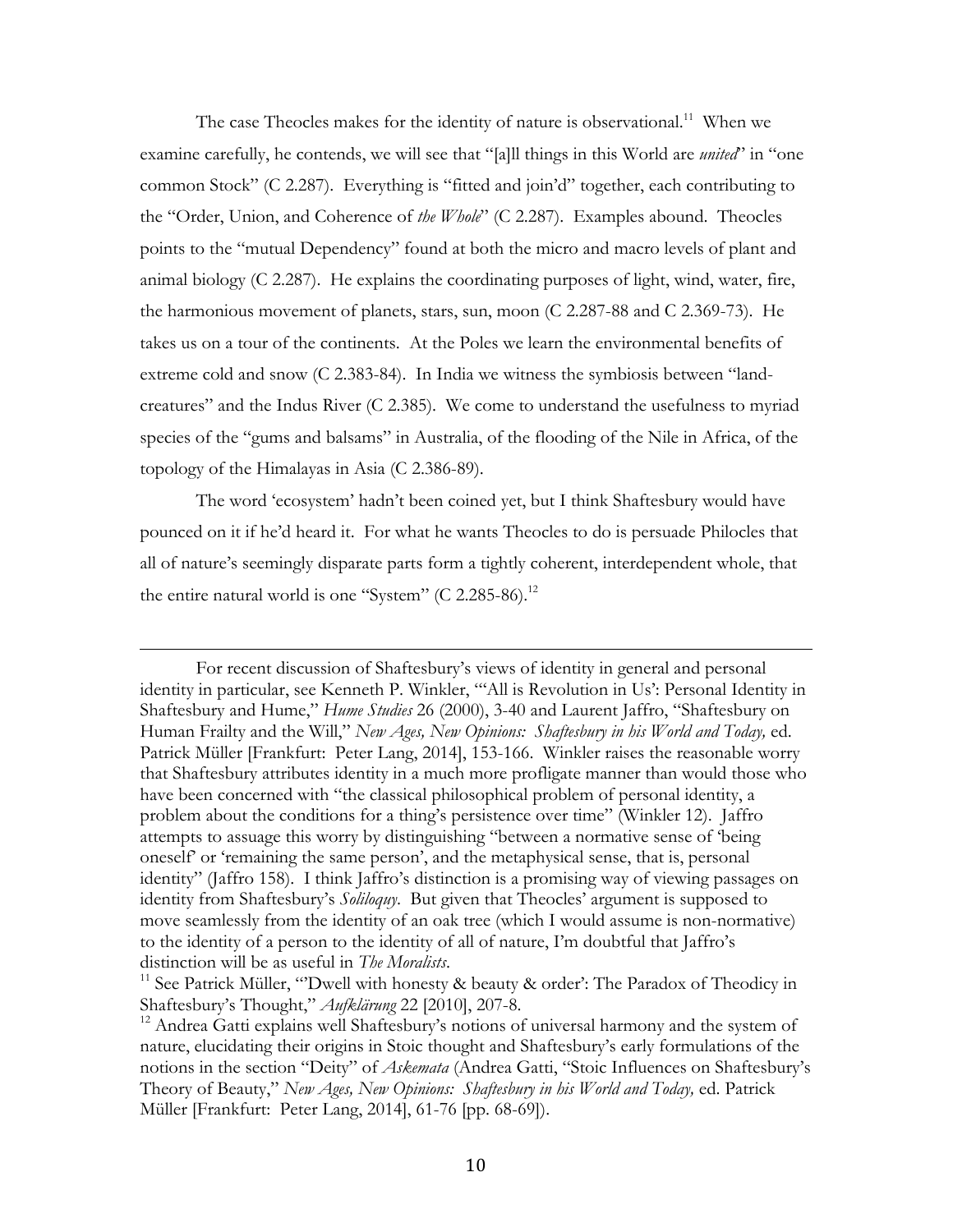Theocles has to do more, however, than persuade Philocles that there is a systematic unity to nature. He also has to produce a symbol of nature's unity, a mentally manageable object that represents the natural world and elicits Philocles's love. The object that fills that bill is the "natural Genius," or as Shaftesbury also calls it, the "*sovereign* Genius," the "Great Genius," the "*Universal Genius*," the "*Genius of the World*" (C 2.245, 343, 347, 352, 393, 400, 401, 410).

'Genius' meant a lot of things in Shaftesbury's day, some of them unfamiliar to twenty-first century ears. How are we to understand *The Moralists*' uses of the word?

One of the meanings of 'genius' current at the time was the "characteristic disposition" of an entity, its "distinctive character" or "inherent constitution" (*Oxford English Dictionary*).<sup>13</sup> This meaning did not carry with it the twenty-first century notion of exalted intellect or creativity, nor was it applied primarily to human beings. A nation, a disease, a natural object: each could have its own genius, its own distinctive constitution. This is the meaning that explains Philocles discussion of "the Genius of our Age" at the beginning of *The Moralists*, as there he is describing the distinctive intellectual tendencies of his society, what we might call the period's zeitgeist (C 2.189; see also 2.183; compare 2.136). Similarly, when Philocles speaks of "your Genius" to Palemon and Theocles (C 2.194, 2.393; see also C 2.181), he is referring to his companions' characteristic dispositions, to their "natural aptitudes" and "inclinations" (*OED*). This use of the word does not have invariably positive connotations. Indeed, in the passages at the beginning of *The Moralists*, Philocles is expressing contempt for the "reigning Genius of Gallantry and Pleasure" (C 2.183). To say that something has a genius in this sense is simply to attribute to it a single unifying character, a defining, constitutive commonality, for good or ill.

I just said that when Philocles speaks of "your Genius" to his companions, he is referring to their distinctive characteristics. But Shaftesbury would also have had in mind an older, pagan sense of a person's genius, which is "the tutelary god or attendant spirit allotted to every person at his birth, to govern his fortunes and determine his character" (*OED*).<sup>14</sup>

<sup>&</sup>lt;sup>13</sup> See Darrin M. McMahon, *Divine Fury: A History of Genius* (Oxford, 2013), 20 and 22-3.

<sup>&</sup>lt;sup>14</sup> Shaftesbury uses this sense of genius in *Soliloquy* (C 1.168). For discussion of Shaftesbury's uses of genius in *Soliloquy*, see McMahon 19 and 22-3. Shaftesbury also uses this sense of 'genius' in a 1706 letter to Pierre Coste, where he writes of "the soul or genius itself (the true demon) committed to every man at his birth, [which] was by the ancients esteemed sacred of itself, as so committed and entrusted by nature, or the supreme universal divinity… [N]o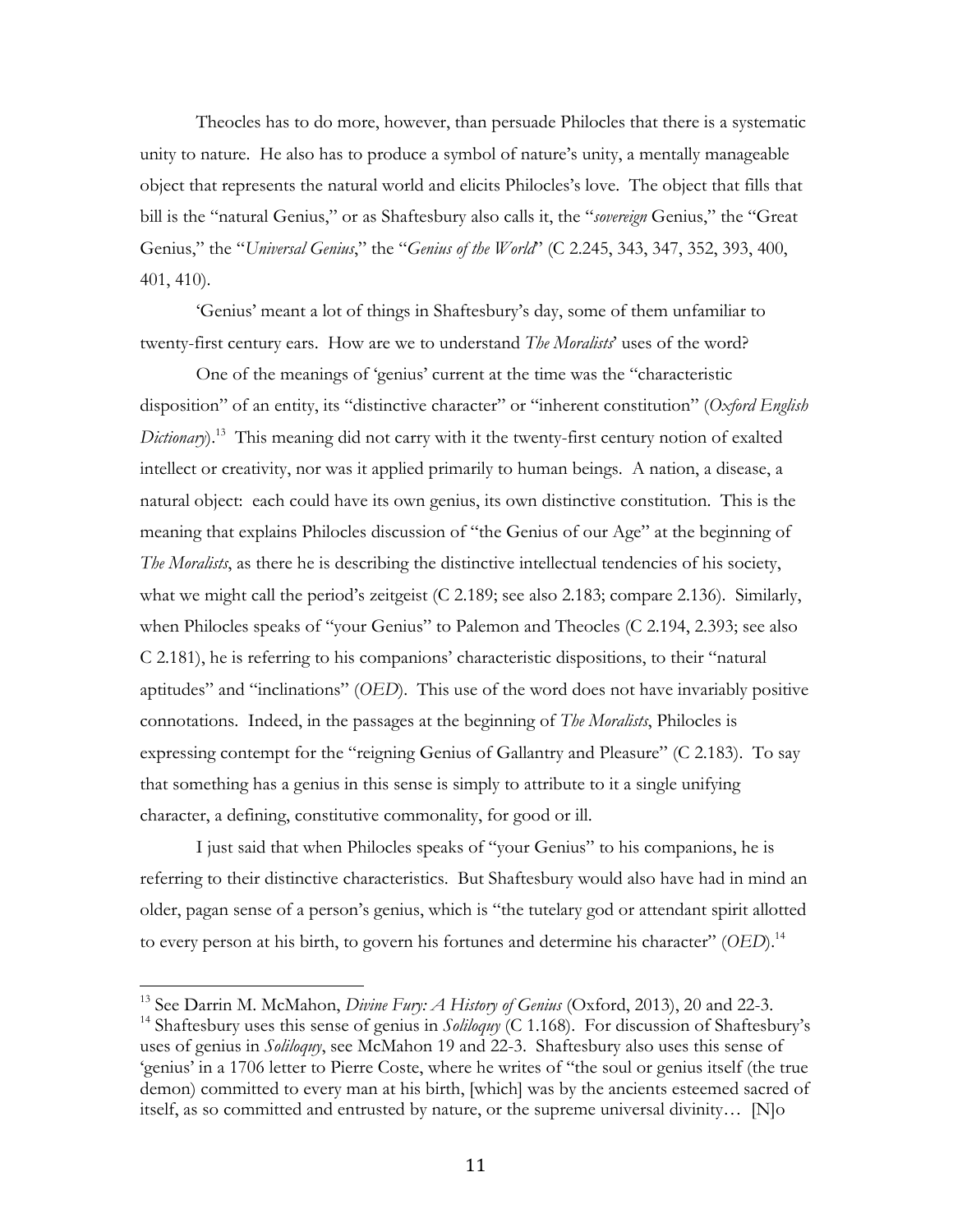Another of Philocles' applications of 'genius' to a person is noteworthy because of how it points forward rather than back: when Philocles calls Theocles "that *Heroick* Genius, the Companion and Guide of my first Thoughts in these profounder Subjects" (C 2.223). Here Theocles doesn't *have* a genius; he *is* the genius. I.e., he is a person with extraordinary abilities, someone who possesses "intellectual power of an exalted type" (*OED*). This is the kind of usage twenty-first century readers are most familiar with.<sup>15</sup> There are earlier examples of 'genius' being used in this way, but there aren't that many of them and they're not that much earlier. Shaftesbury probably had as much to do with the turning the word into what it means for us today as anyone writing in English.

'Genius' could also mean in Shaftesbury's time the "quasi-mythologic personification of something immaterial (e.g., of a virtue, a custom, and institution), especially as portrayed in painting or sculpture. Hence, a person or thing fit to be taken as an embodied type of some abstract idea" (*OED*). The examples of usage the *OED* gives for this definition are a person who is taken to be "the very genius of famine," and a "lizard" that is taken to be "the very genius of desolate stillness." This definition explains Theocles' use of the word when he speaks of Philocles' love for the ancient Romans "under the Representation of a beautiful Youth call'd *the* Genius *of the People*. For I remember, that viewing once some Pieces of Antiquity, where the People were thus represented, you allow'd 'em to be no disagreeable Object" (C 2.244).<sup>16</sup> A 'genius' in this sense is a symbolic physical object, a material thing used to represent an abstract entity.

Theocles and Philocles also frequently speak of the "*the Genius of the Place*" (C 2.245, 2.343, 2.349, 2.351, 2.393). This is an English rendering of "genius loci," which is "the presiding deity or spirit" or "tutelary and controlling spirit … connected with a place" (*OED*). At times Theocles uses the term in that ancient sense, referring to spiritual beings, or genii, who look after certain areas (C 2.343, 2.349). Theocles might really have believed that such genii — "*Nymphs*" and "*Hamadryads*" — exist. Perhaps, though, we should take

<u> 1989 - Andrea Santa Andrea Andrea Andrea Andrea Andrea Andrea Andrea Andrea Andrea Andrea Andrea Andrea Andr</u>

man can justly, honestly, or truly pretend to prefer anything else on earth to this genius of his" (Shaftesbury, *The Life, Unpublished Letters, and Philosophical Regimen of Anthony, Earl of Shaftesbury,* edited by Benjamin Rand [London: Swan Sonnenschein & Co. and New York: the Macmillan Co., 1900], 357).

<sup>15</sup> On the transition between "genius" as being something a person *has* to its being something a person *is*, see McMahon 70-72.

<sup>&</sup>lt;sup>16</sup> See McMahon 28 and 254.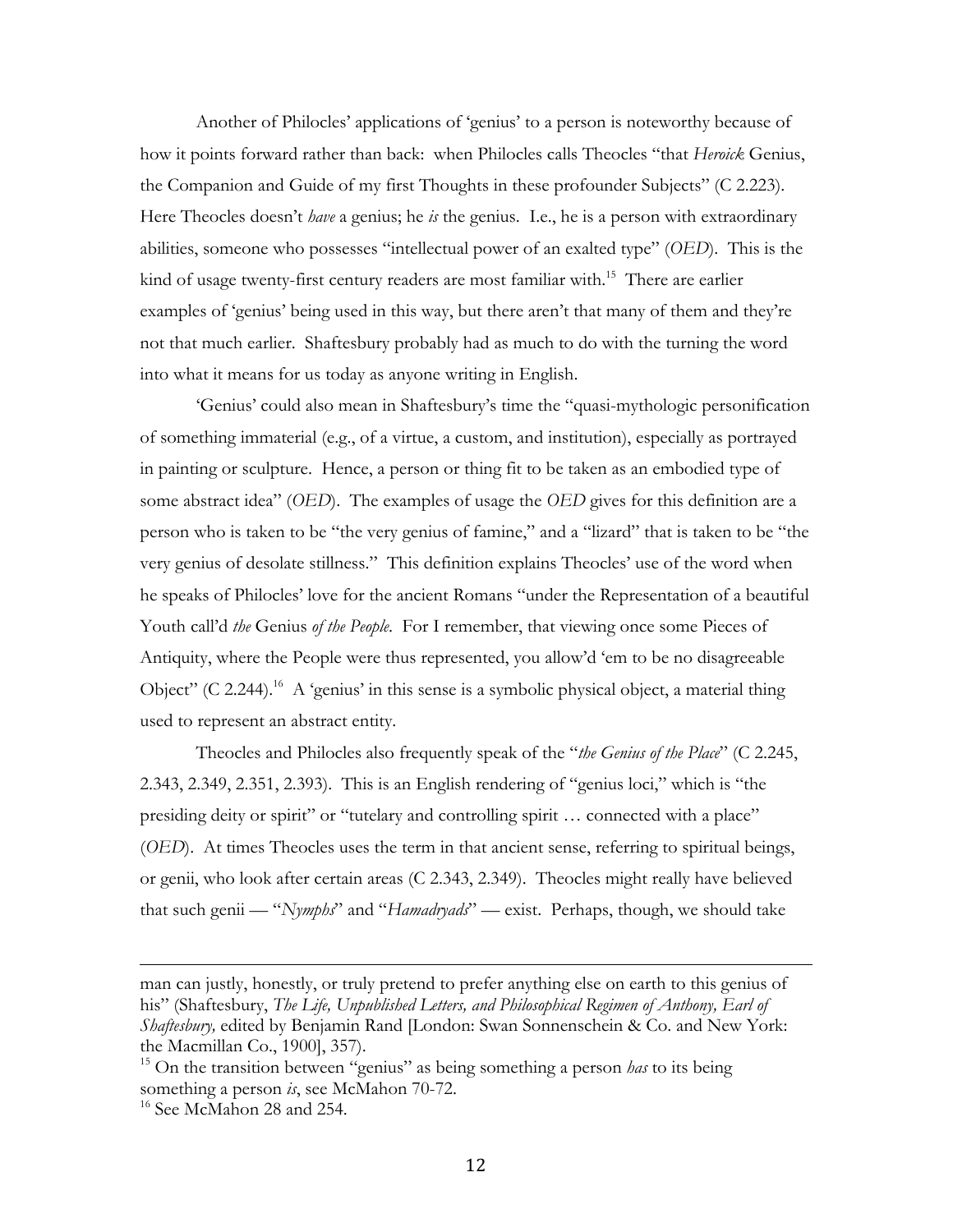Theocles and Philocles' uses of "genius loci" to be elaborate personifications, vivid metaphors for the "body of associations connected with or inspirations that may be derived from" a place (*OED*). If we take "genius loci" in this second way, then when Theocles and Philocles speak of the "genius of the place," their meaning will be similar to what you and I would mean if we spoke of the "spirit of a place," a phrase that refers to an area's atmosphere or vibe while still carrying with it the echo of a resident spiritual being.

These multiple implications — unifying character, extraordinary individual, personification of an abstract idea, animating spirit — all inhabit Shaftesbury's "natural Genius." By showing that all things cohere in a systematic whole, Theocles establishes that the world has one unifying character or organizing principle. By identifying that organizing principle with a personal spirit animating all of nature, Theocles provides an object onto which Philocles' affections can latch. "I cou'd love nothing of which I had not some sensible material Image," says Philocles the first day (C 2.243). Then Theocles shows him that the myriad of sensibles all around him bespeak a single individual. The more Philocles learns of nature's unity, the more beauty he sees in it. The more beauty he sees in nature, the greater grows his love for the mind of which all of nature is an expression. Theocles' "sovereign Genius" is both all of nature and a personal God — something that is as large as the world, as tangible as an oak, and as beautiful as a desert sunset.<sup>17</sup>

<sup>&</sup>lt;sup>17</sup> As Darwall astutely puts it, "The form and structure manifested by ... all natural beauty in the universe evidences the design of a unifying creative mind. This is not the God of orthodox Christianity Who transcends nature … but an organizing presence immanent in nature. Shaftesbury's Deity is impersonal but is still a presence we can feel in the operation of nature through our imaginative grasp of harmonious order," (Stephen Darwall, *The British Moralists and the Internal Ought* [Cambridge University Press, 1995], 188). Or as Axelsson writes, "Deity is, for Shaftesbury, immanent in nature, and the perfection of the emotions and dispositions is therefore determined by our participation in this divine nature" (Karl Axelsson, "Shaftesbury on the Natural Affections and Taste," *New Ages, New Opinions: Shaftesbury in his World and Today,* ed. Patrick Müller [Frankfurt: Peter Lang, 2014], 27-44 [p. 37]). Or as Müller explains, Shaftesbury's "ethics may appear at first sight to be a radically secular theory, but are in fact designed to guide the individual to knowledge of God. The almost Platonic, enthusiastic *furor poeticus* which leads to such knowledge through proper apprehension of the world as a divine artifact is sketched in *The Moralists*" (Patrick Müller, "Hobbes, Locke and the Consequences: Shaftesbury's Moral Sense and Political Agitation in Early Eighteenth-Century England," *Journal for Eighteenth-Century Studies* 37 [2014], 315-330 [p. 322].)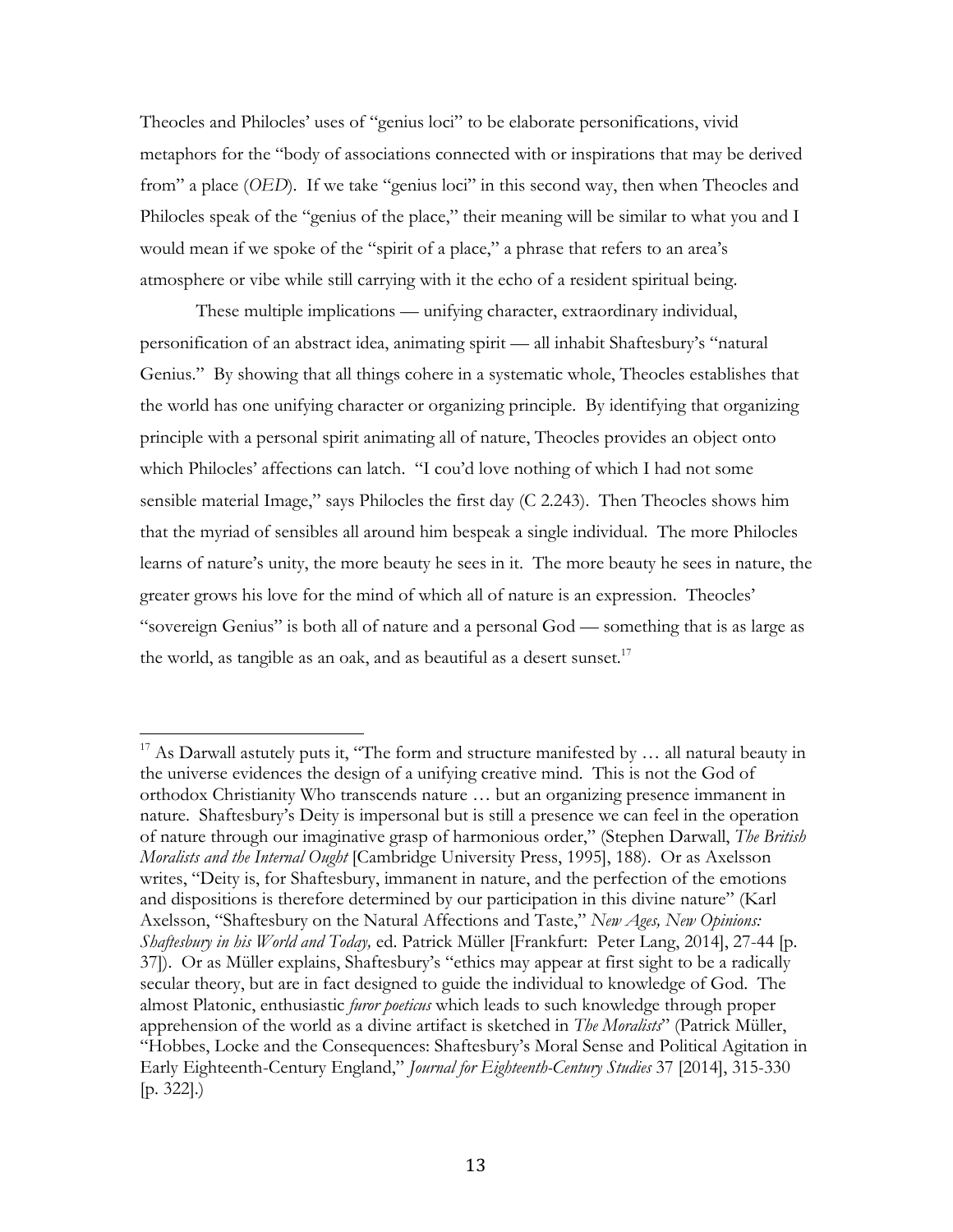On the first day, Philocles had challenged Theocles to prove that what virtue requires him to love "is an object capable and worthy of real Enjoyment" (C 2.400). At the conclusion of his apotheosis of nature on the second day Theocles revisits the challenge. "And thus we are return'd again to the Subject of our Yesterday's Morning-Conversation. Whether I have made good my Promise to you … I know not. But so, doubtless, I shou'd have done with good success, had I been able in my poetick Extasys, or by any other Efforts, to have led you into some deep View of *Nature*, and the *Sovereign* Genius" (C 2.399- 400). To which Philocles responds: "O Theocles! … well do I remember now the Terms in which you engag'd me, that Morning … You have indeed made good your part of the Condition, and may now claim me for *a Proselyte*" (C 2.400). Or as Philocles also puts it: "Tis true, said I, (Theocles!) I own it. Your *Genius*, the *Genius* of the Place, and the Great Genius have at last prevail'd. I shall no longer resist the Passion growing in me for things of a *natural* kind" (C 2.393).

So Theocles succeeds. With his sovereign Genius, he has produced an image that represents the entire natural world and onto which Philocles' sentiments of love can latch. The second obstacle to virtue has been overcome.

Or has it? There seems to be a huge problem. Theocles has perpetrated a bait and switch.

Recall the set up. Philocles and Theocles agreed that to be virtuous is to love humanity as a whole. Philocles doubted he could love humanity as whole because [1] so many people are so stupid and corrupt, and [2] humanity as a whole is an object too large and abstract for him to love. The first day of their conversation, Theocles dispatched with [1]. Before he could get to [2], their conversation was interrupted. When they resumed the next morning, Theocles showed Philocles how he could love the natural world. But this looks to be a non-sequitur. Loving the natural world is not the same thing as loving humanity. If Shaftesbury hadn't placed after the first-day discussion an eventful ninety-four page digression — if instead of spinning out an afternoon, evening, and night of colorful social interaction he'd moved directly from the question of how to love humanity to the answer of how to love nature — Theocles' change of subject would have been obvious.

There is a moment at the end of the first day's conversation that foreshadows the change of subject. In response to Philocles' claim that he can love only a few individuals and not humanity as a whole, Theocles points out that Philocles has shown himself capable of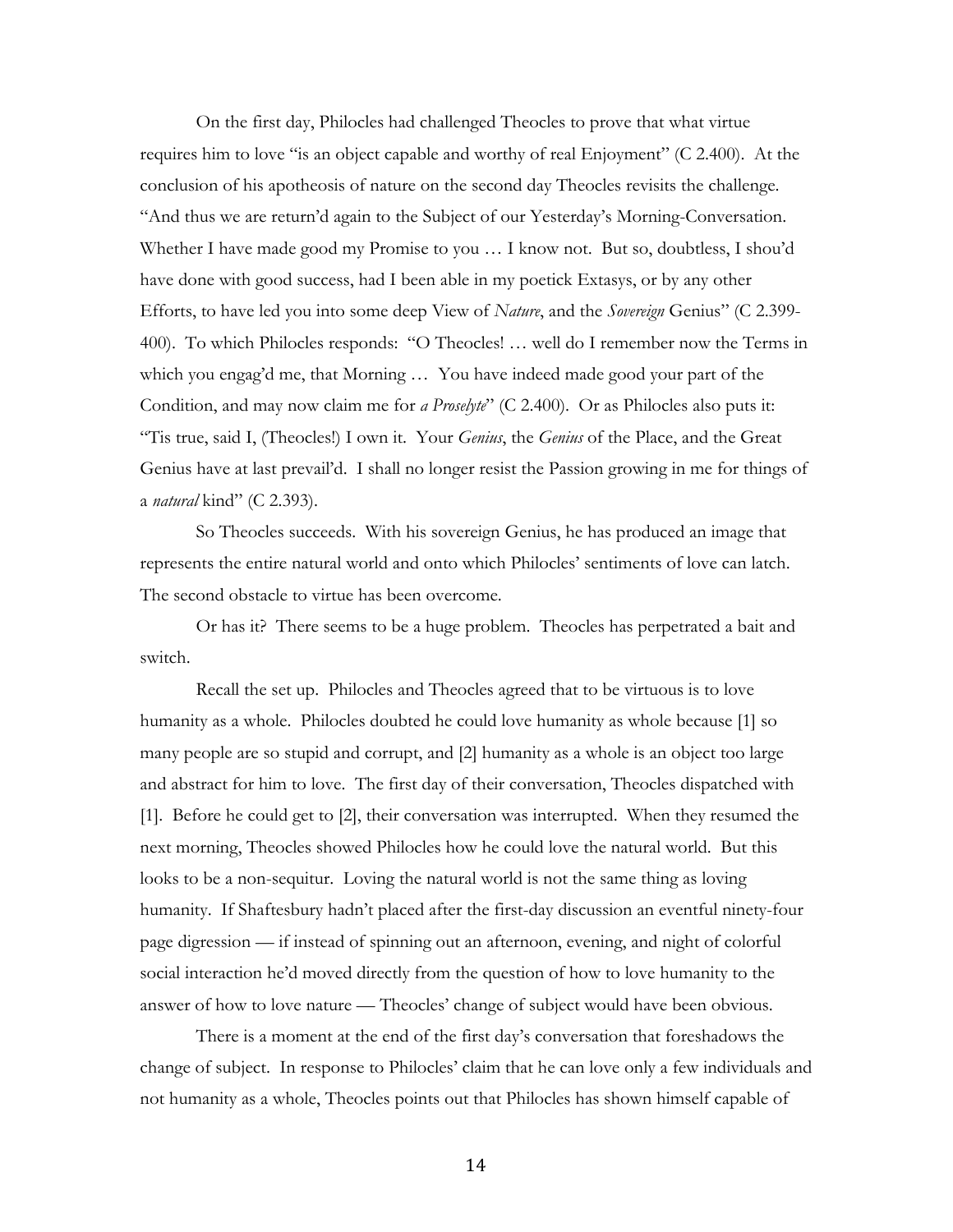loving the entire civilization of ancient Roman. "Methinks," Theocles then says, "you might have the same Indulgence for *Nature or Mankind*, as for the People of Old Rome" (C 2.244; emphasis added). "Indeed," replies Philocles, "were it possible for me to stamp upon my Mind such a Figure as you speak of, whether it stood for *Mankind or Nature*, it might probably have its effect" (C 2.244; emphasis added). But the addition here of "*or Nature*" comes from out of the blue. What Theocles and Philocles had been talking about is how virtue requires the love of humanity. Why think that proving that one can love nature overcomes an obstacle to virtue so defined?<sup>18</sup>

Late on the second day Theocles does draw a connection between love for humans and love for the creator of the universe. When you find a work of art beautiful, he explains, your admiration attaches to the artist who created it. Similarly, therefore, when you experience love for the moral beauty of a human, your love should rise up to the creative Divine Mind to whom the human owes his existence.<sup>19</sup> One might envision this line of thought leading to an exhortation to see in every person the image of God. But Theocles doesn't guide us back down from love of the creator to love of every human. His speech is all about the ascent, about moving from a particularly beautiful human to admiration for the creator, not about the descent back down from creator to every human.

Another way one could try to bridge love of nature and love of humanity is to subsume the latter under the former. This approach would have us view our own species as part of the natural world. It would urge us to see in human phenomena the same beautiful unity that inspires our love of forest and desert, ocean, sky.

Such a bridging position cannot be attributed to *The Moralists*, however, for Theocles and Philocles explicitly and vociferously reject the assimilation of the human to the natural.

*The Moralists* is replete with statements contrasting the glorious perfection of nature with the despicable activity of humans. Shaftesbury's encomia to nature are spiked with

<sup>&</sup>lt;sup>18</sup> Maurer and Jaffro point out that having "the public good" as the goal of one's conduct may conflict with "stricter versions of Stoicism" that Shaftesbury otherwise endorsed (Christian Maurer and Laurent Jaffro, "Reading Shaftesbury's *Pathologia*: An Illustration and Defence of the Stoic Account of the Emotions," *History of European Ideas* 39 [2013], 207-220 [pp. 215-16]). Perhaps we should see Theocles' shift from Day One of *The Moralists* to Day Two as reflecting the tension between Shaftesbury's commitments to less strict and more strict versions of Stoicism.

<sup>19</sup> I discuss this ascent in *The British Moralists on Human Nature and the Birth of Secular Ethics*, 100-117.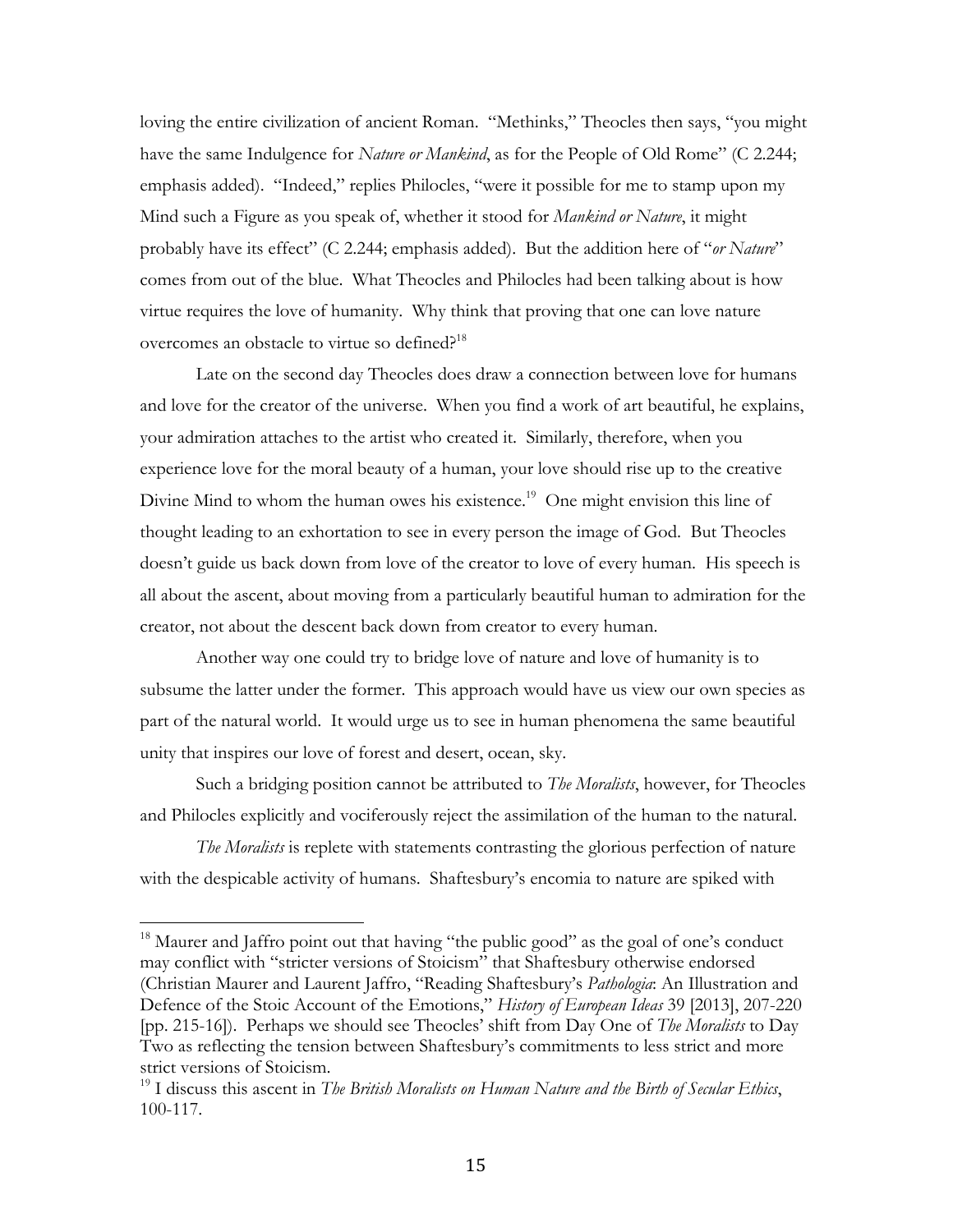misanthropy. During the evening discussion, Theocles says, "All we can see either of the Heavens or Earth, demonstrates Order and Perfection… All is delightful, amiable, rejoicing, except with relation to *Man* only, and his Circumstances, which seem unequal. Here the Calamity and Ill arises; and hence the Ruin of this goodly Frame. All perishes on this account; and the whole Order of the Universe, elsewhere so firm, intire, and immoveable, is here o'erthrown" (C 2.291). Philocles echoes the lamentable difference between nature and humanity. "I shall no longer resist the Passion growing in me," he says on the second day, "for Things of a *natural* kind; where neither *Art*, nor the *Conceit* or *Caprice* of Man has spoil'd their *genuine Order*, by breaking in upon that *primitive State*" (C 2.393). Or as Philocles puts it when comparing natural phenomena with human lives: "The *one* is regular, steddy, permanent; the *other* are irregular, variable, inconstant. In one there are the Marks of Wisdom and Determination; in the other, of Whimsy and Conceit: In one there appears Judgment; in the other, Fancy only: In one, Will; in the other, Caprice: In one, Truth, Certainty, Knowledg; in the other, Error, Folly, and Madness" (C 2.337). Palemon expresses the same, talking "with much Satisfaction of natural Things, and of all Orders of Beautys, Man only excepted"  $(C 2.112)$ .

Even in the midst of his apotheosis of nature, Shaftesbury cannot resist criticisms of humanity. He thus has Theocles not only extol the wonders of the minerals underground but also excoriate humans for trying to extract them  $(C 2.376-77; 2.392).^{20}$  He contemns human religion for breeding "mutual Hatred" and inevitably leading people to "profane one to another, war fiercer, and in Religion's Cause forget Humanity; whilst savage *Zeal*, with meek and pious Semblance, works dreadful Massacre; and for Heaven's sake (horrid Pretence!) makes desolate the Earth" (C 2.388). Politics is simply beneath contempt: on our tour of the continents' natural beauty we skip Europe altogether because "it wou'd be hard

 $^{20}$  Shaftesbury was not, however, critical of agriculture. He has Theocles contrast the wholesomeness of agriculture with the noxiousness of mining, writing "Not satisfy'd to turn and manure for their Use the wholesom and beneficial Mould of this their Earth, they dig yet deeper, and seeking out imaginary Wealth, they search its very entrails" (210-11). For an excellent discussion of Shaftesbury's attitude toward agriculture, see Suzannah Fleming, "The Third Earl of Shaftesbury: Practical Gardener and Husbandman," *New Ages, New Opinions: Shaftesbury in his World and Today,* ed. Patrick Müller [Frankfurt: Peter Lang, 2014], 93-114.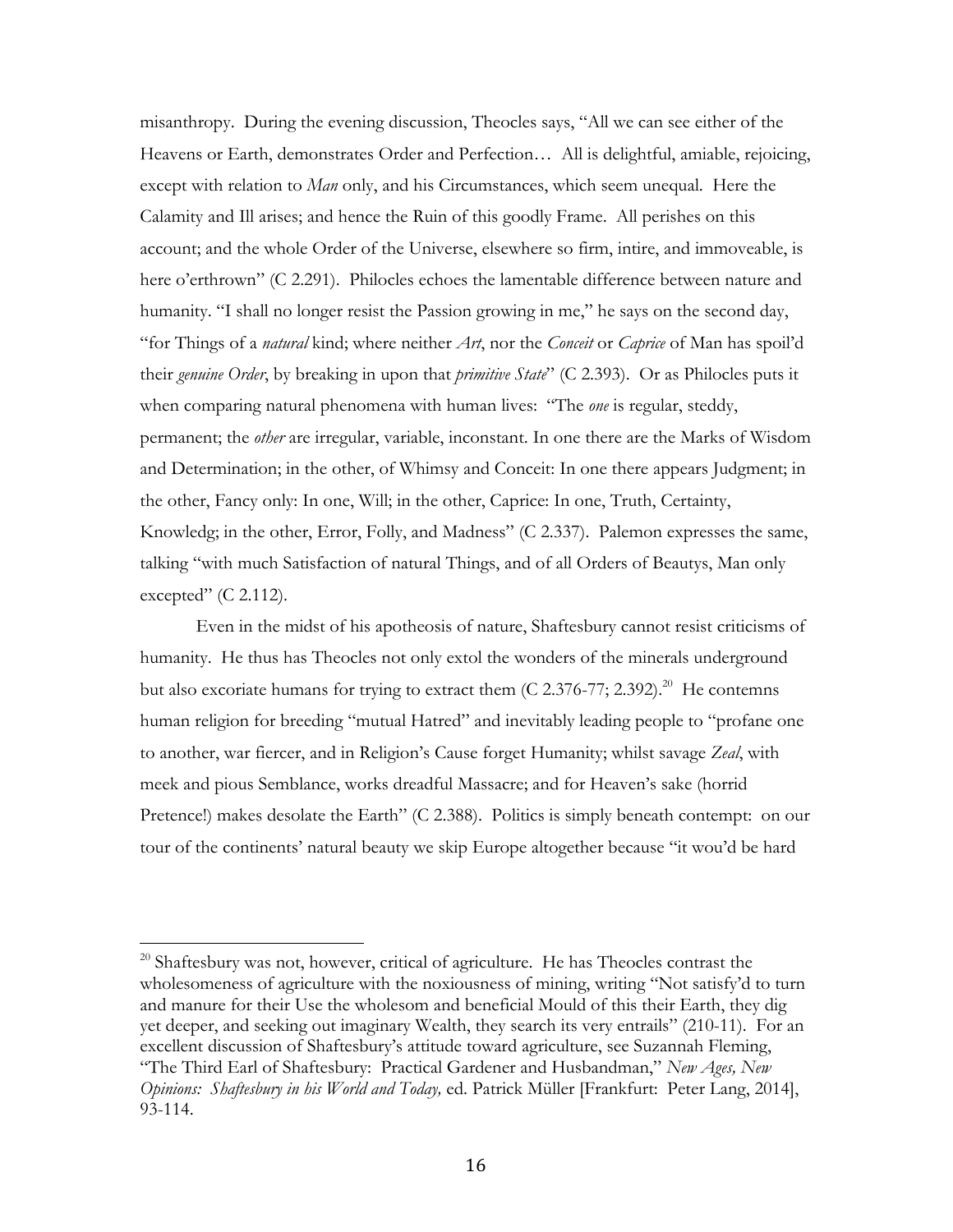to see it in any view, without meeting still that *politick* Face of Affairs, which wou'd too much disturb us in our *philosophical* Flights" (C 2.393).<sup>21</sup>

Some contemporary environmental philosophers believe there is a special, inestimable value to "wildness" — to those parts of nature wholly untouched by human influence.<sup>22</sup> Shaftesbury's *Moralists* should be counted an ancestor of such views.<sup>23</sup> While Theocles is a "bitter Enemy" of the human activities of politics, religion, and mining, he finds always that "Wildness pleases" (C 2.388). $^{24}$ 

Theocles' account of the natural genius may succeed in showing Philocles that it's possible for him to love an object as "mysterious" and "metaphysical" as nature as a whole. But inextricably linked to Theocles' glorification of nature is his damning of humanity. And

<sup>&</sup>lt;sup>21</sup> Shaftesbury's theodicy is relevant here. As Müller has convincingly argued, Shaftesbury aimed in *The Moralists* to show that natural evil does not actually exist, that all aspects of the natural world are in fact good (Patrick Müller, "'Dwell with honesty & beauty & order': The Paradox of Theodicy in Shaftesbury's Thought," *Aufklärung* 22 [2010], 209-10 and 225). But what is so striking is that Theocles tries to convince Philocles of these things only as they concern the natural world, and not as they concern humankind. He tries to show that all natural things are perfect and harmonious, whatever their initial appearances. But he doesn't try to show that humanity partakes of that perfection and harmony. The point can be put in terms of aesthetic reactions. Müller maintains that the cornerstone of Shaftesbury's theodicy is the experience of the beauty of creation (Müller, 221-224 and 230). I completely agree. Theocles does his best to bring Philocles to an aesthetic appreciation of all natural objects (C2.388-89; 401). But Theocles never suggests that humanity is beautiful. Quite the contrary (see C 2.112, 2.291, 2.392-4). Theocles advances a cosmodicy, but he doesn't advance an anthropodicy.

<sup>22</sup> See Hettinger, N and Throop, B, "Refocusing Ecocentricism," *Environment Ethics* 21 (1999), 3-21.

 $^{23}$  Shaftesbury's humanism at times seems to anticipate that of Edward Abbey, who explained his reluctance to kill a rattlesnake that had taken up residence near his cabin in the Arches National Monument by saying: "Arches National Monument is meant to be among other things a sanctuary for wildlife — for all forms of wildlife… Even if this were not the case I have personal convictions to uphold. Ideals, you might say. I'm a humanist. I'd rather kill a person than a rattlesnake" (*Desert Solitaire: A Season in the Wilderness* [Ballantine Books, 1968], 17.

 $24$  For elucidating discussion of Shaftesbury's love of non-human nature and its influences, see Andrea Gatti, "The Aesthetic Mind: Stoic Influences on Shaftesbury's Theory of Beauty"; Yu Liu, The Surprising Passion for Wild Nature: the True Innovation of Shaftesbury's Aesthetics"; Suzannah Fleming, "The Third Earl of Shaftesbury: Practical Gardener and Husbandman," all in *New Ages, New Opinions: Shaftesbury in his World and Today,*  ed. Patrick Müller [Frankfurt: Peter Lang, 2014], 61-76, 77-92, and 93-114 respectively.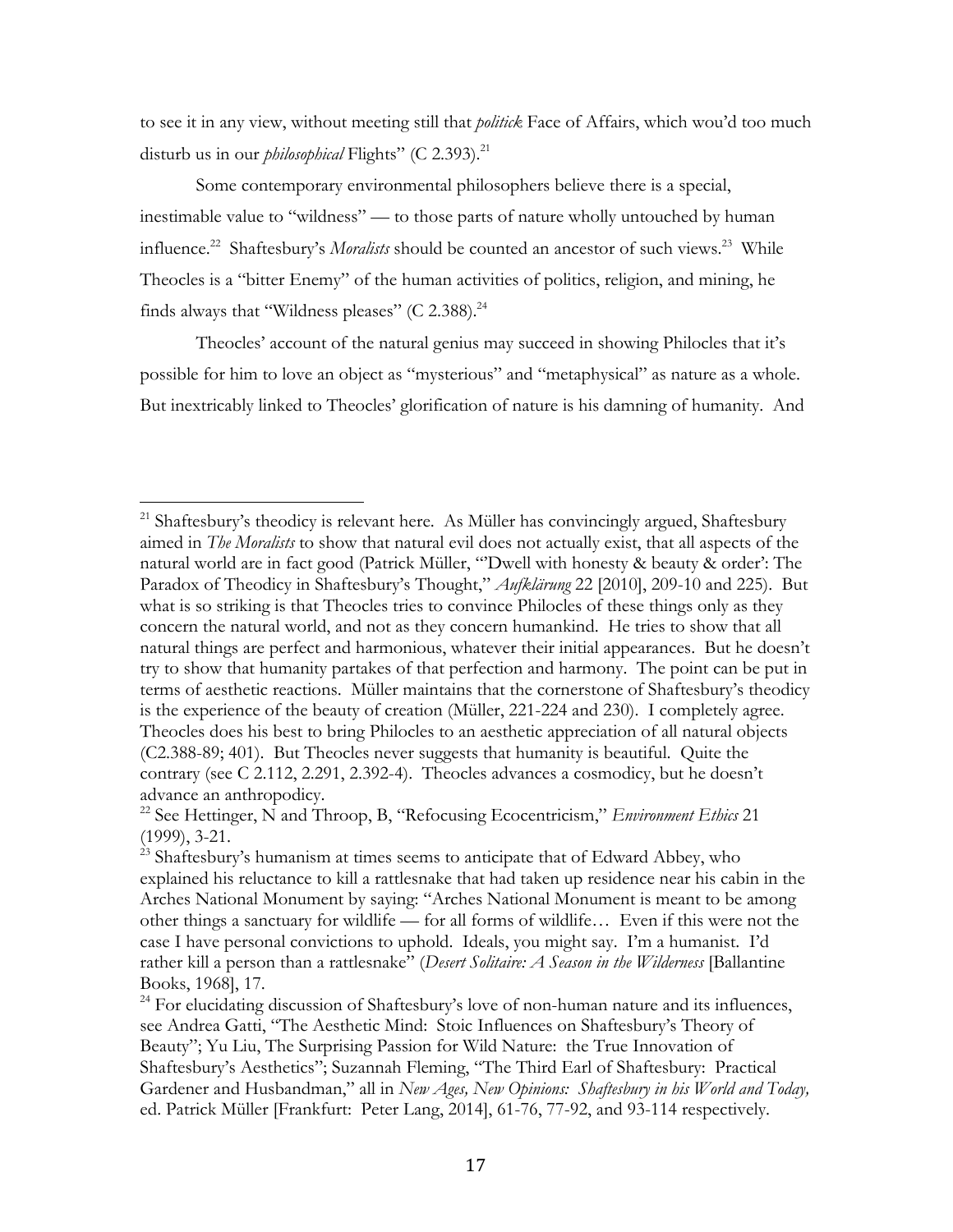it was humanity that Theocles was supposed to show Philocles he could love.<sup>25</sup> The first obstacle to virtue — that too many humans are too stupid and corrupt for Philocles to bring himself to love — turns out to be the one Shaftesbury can't get Theocles to overcome.

Philocles has no complaints. He believes that Theocles has proved everything that needs proving. If he's the victim of a bait and switch — promised that he would be shown how to love humanity but in the end inspired to love non-human nature — he's blissfully unaware of it.

What about Shaftesbury himself? Was he aware of the incongruity between Theocles' first-day promise and second-day delivery? Did he deliberately shift from love "of the species" (which is what Theocles says he will establish at the beginning of the conversation), love of "mankind or nature" (which is what Theocles says he will establish in the middle of the conversation), to love of "wildness" (which is what Theocles establishes at the end of the conversation)? I honestly don't know. Perhaps Shaftesbury was as carried away by Theocles' apotheosis of nature as Philocles, and thus failed to notice that he had drifted from his original goal. Or perhaps Shaftesbury knew he was changing the subject, intentionally — if subtly, almost surreptitiously — contrasting the religious high of natural communion with the daily disappointment of dealings with men.<sup>26</sup>

<sup>&</sup>lt;sup>25</sup> There are numerous discussions in the secondary literature of Shaftesbury's belief that virtue consists of love for humanity. There are also numerous discussions of Shaftesbury's love of wild (non-human) nature and his attempt to show that all natural things constitute a divine unity. It seems to me, however, that the tension between these two conspicuous aspects of Shaftesbury's thought has not been well noticed.

<sup>&</sup>lt;sup>26</sup> Michael Prince interprets *The Moralists* as purposely failing to reach "resolution through rational debate," arguing that Shaftesbury uses the dialogue form in order to produce a work that does not "achieve a convincing sense of closure," that "does not result in any binding conclusion," that ends "not in a unity of viewpoints, but in a tragic impasse" (Michael Prince, *Philosophical Dialogue in the British Enlightenment: Theology, Aesthetics and the Novel* [Cambridge, 1996], 47-54). I believe Prince misreads Philocles' reaction to Theocles' arguments for a unified sovereign genius of nature. It seems to me (*contra* Prince) that Philocles is convinced by Theocles, that Philocles thinks that Theocles has succeeded in achieving resolution or closure; see especially C 2.393 and 399-400, which Prince himself quotes at p. 67 but does not seem to me to reconcile with his overall reading. Prince takes the exchange between Theocles and Philocles at C 2.374-5 to be indicative of the "tragic impasse" between Theocles and Philocles. I have given a different interpretation of this passage in Gill 2006, 106-7. At the same time, I think Prince is correct in emphasizing how the dialogue form of *The Moralists,* as well as its epistolary framing, enables Shaftesbury to give voice to (his own) opposing ideas. I also agree with Prince that *The Moralists* fails to achieve a rational resolution of those opposing ideas. I just am not as confident as Prince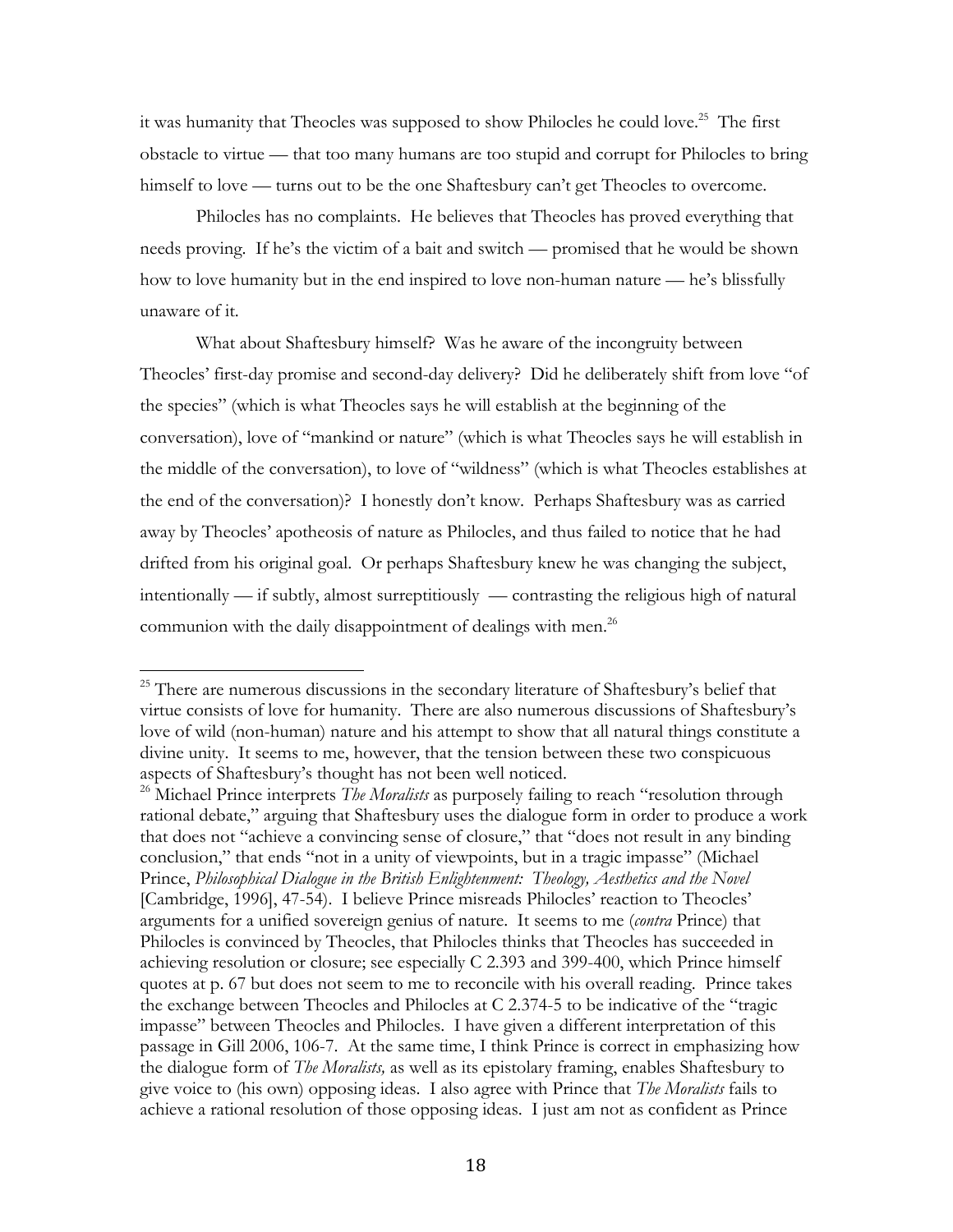However that may be, *The Moralists*' ambivalent attitude toward love of humanity does seem to reflect a deep feature of Shaftesbury's own character. He was drawn in both philanthropic and misanthropic directions, alternating between periods of great public engagement and reclusive isolation. Some years, he would be as actively involved in human affairs as one can imagine, throwing himself into national politics and taking a hands-on approach to the running of his estate. Other years, he would retreat to a foreign country, shutting down his household, avoiding politics, refusing visitors. Perhaps we should not be surprised that Theocles affirms the moral requirement of loving humanity but is at his best when he has left company behind for the "*Solitude*" of the "open Scene of Nature" (C 2.343).

*The Moralists* ends abruptly. After achieving the enthusiastic heights while roving in the fields, Theocles and Philocles just stop. Says Philocles, "By this time we found ourselves insensibly got home. Our *Philosophy* ended, and we return'd to the common Affairs of Life" (C 2.443).<sup>27</sup> The conversation of the first day might have led us to believe that the inspiration achieved in nature would be transposed to society. But this ending, along with

that this unresolved result is what Shaftesbury intended. In "'Voices and Accents': Enthusiastic Characterization in Shaftesbury's *The Moralists*," Hoover develops a rich reading in which she too concludes that Prince misreads Philocles' reaction to Theocles — that Shaftesbury did not intend for the two of them to reach an impasse (Hoover, 88-90). Also helpful is the reading given by Den Uyl, who contends, "Shaftesbury cannot be simply equated with Theocles" ("Shaftesbury and the Modern Problem of Virtue," *Social Philosophy and Policy* 15 [1998: 275-316], 297)

<u> 1989 - Andrea San Andrea San Andrea San Andrea San Andrea San Andrea San Andrea San Andrea San Andrea San An</u>

<sup>27</sup> In "Shaftesbury's Philosophical Poetics," Patrick Müller notes the "sudden *exeunt* of the principal characters at the end of *The Moralists* 'to the common Affairs of Life' [which] reflects this seesawing between philosophical reflection and public calling" (in *New Ages, New Opinions: Shaftesbury in his World and Today,* ed. Patrick Müller [Frankfurt: Peter Lang, 2014], 239-260 [p. 256]). In "Reading Shaftesbury's Private Writings," Lori Branch discusses the tension between Shaftesbury's desire to be "a lover of men" while remaining "immune to the slings of commerce with them" (in *New Ages, New Opinions: Shaftesbury in his World and Today,* ed. Patrick Müller [Frankfurt: Peter Lang, 2014], 261-276 [p. 265]). Similarly, Paddy Bullard describes Shaftesbury as "an anxious, private man searching for a way to take a virtuous public role in the commonwealth, and occasionally giving in to the impossibility of doing so" ("Review of *Askemata*," *Review of English Studies* 64 (2013), 532-34). In the same vein, Joseph Chavez excavates the tension between the solitary and sociable aspects of Shaftesbury's philosophy ("Philosophy and Politeness in Shaftesbury's *Characteristics*," in *Theory and Practice in the Eighteenth Century: Writing Between Philosophy and Literature*, edited by Alexander John Dick and Christina Lupton [London and Brookfield, VT: Pickering & Chatto, 2008], 51-68.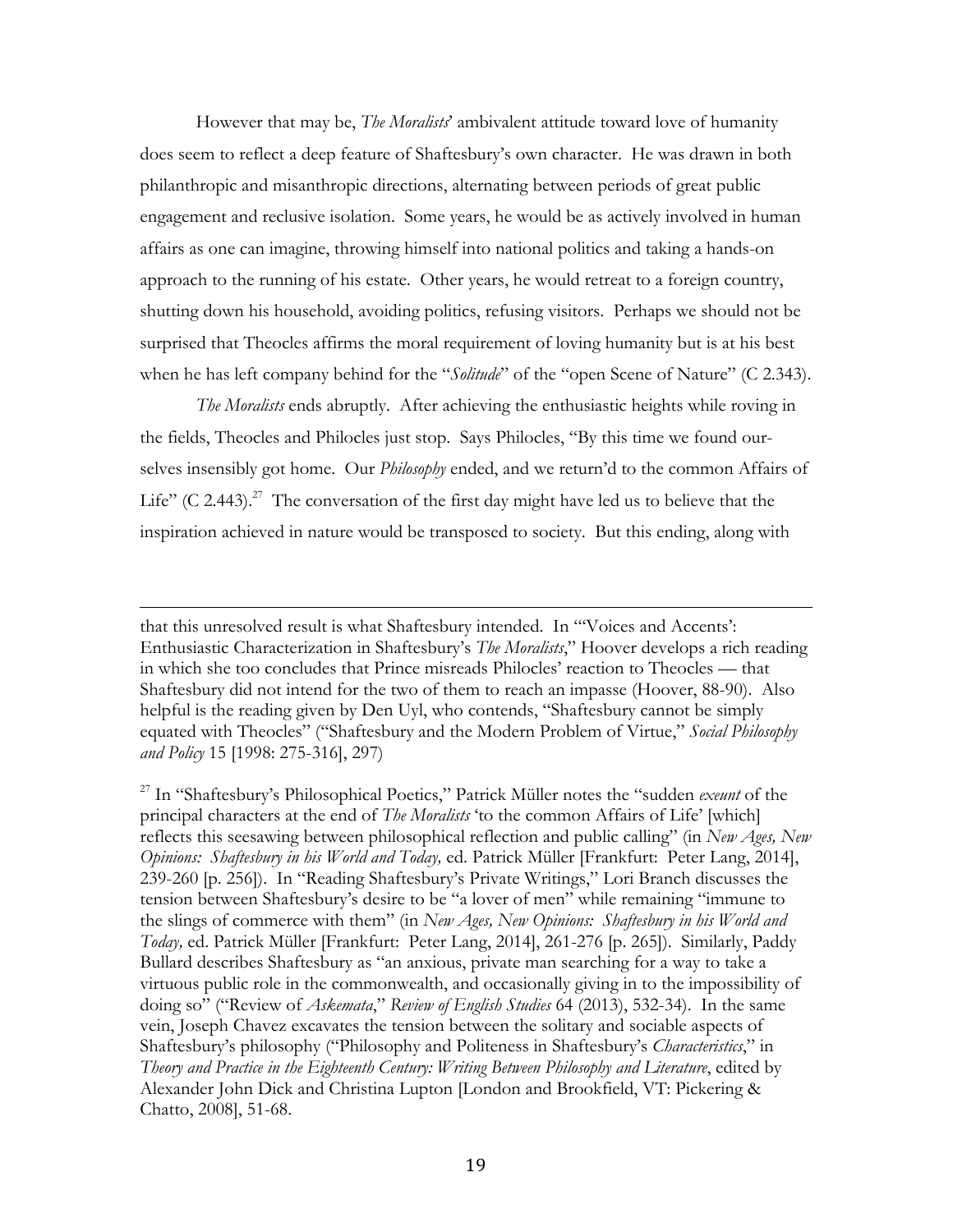*The Moralists*' entwining of natural glorification and human contempt, gives us reason to doubt.

## 2. Other attempts at impartiality

 

Have more wholehearted friends of humanity gone further than *The Moralists* at instilling impartial love?<sup>28</sup> Many have tried. Directly in Shaftesbury's wake, Francis Hutcheson instructed his readers to pursue a kind of cognitive behavioral therapy that would break the mental associations that cause us to favor a part of humanity at the expense of the species as a whole. Kierkegaard would exhort us to look deeply enough into every person to find the image of God therein. Mill would advocate for educational reform that would lead people, from youth onward, to identify their personal good with the happiness of all, imparting to the Utilitarian moral principle the status of religious truth. Buddhists recommend the Metta Bhavana meditation, a practice designed to inculcate loving kindness towards all beings.

Others have thought Theocles had the wrong goal altogether. Kant is a prime example. Kant agrees with Shaftesbury that morality is essentially impartial. But for just that reason Kant insists that morality must be based on reason and not on sentiment, as sentiment is ineluctably partial. As Kant explains when discussing our duty to benefit others, "Therefore, the law that we should further the happiness of others arises not from the presupposition that this law is an oabject of everyone's choice but from the fact that the form of universality, which reason requires as condition for giving the maxim of self-love the objective validity of law, is itself the determining ground of the will" (Immanuel Kant, *Critique of Practical Reason,* translated by Lewis White Beck [Macmillan, 1993], 35 [95:34]). The morality of promoting the happiness of others is independent of sentimental desire and inclination (independent of "everyone's choice"). It is based solely on the impartiality (the "universality," "objectivity," or lawlikeness) of what "reason requires." Sentiment is essentially subjective while morality is essentially objective. Sentiment can thus never be the "determining ground" of impartial moral conduct. "Only rationalism of the faculty of judgment is suitable to the use of moral laws, for rationalism takes no more from sensible

<sup>&</sup>lt;sup>28</sup> Of course, each of the following is working with a conception of love that differs in some ways from the conception the others are working with. "Love," as we all know, can mean many different things.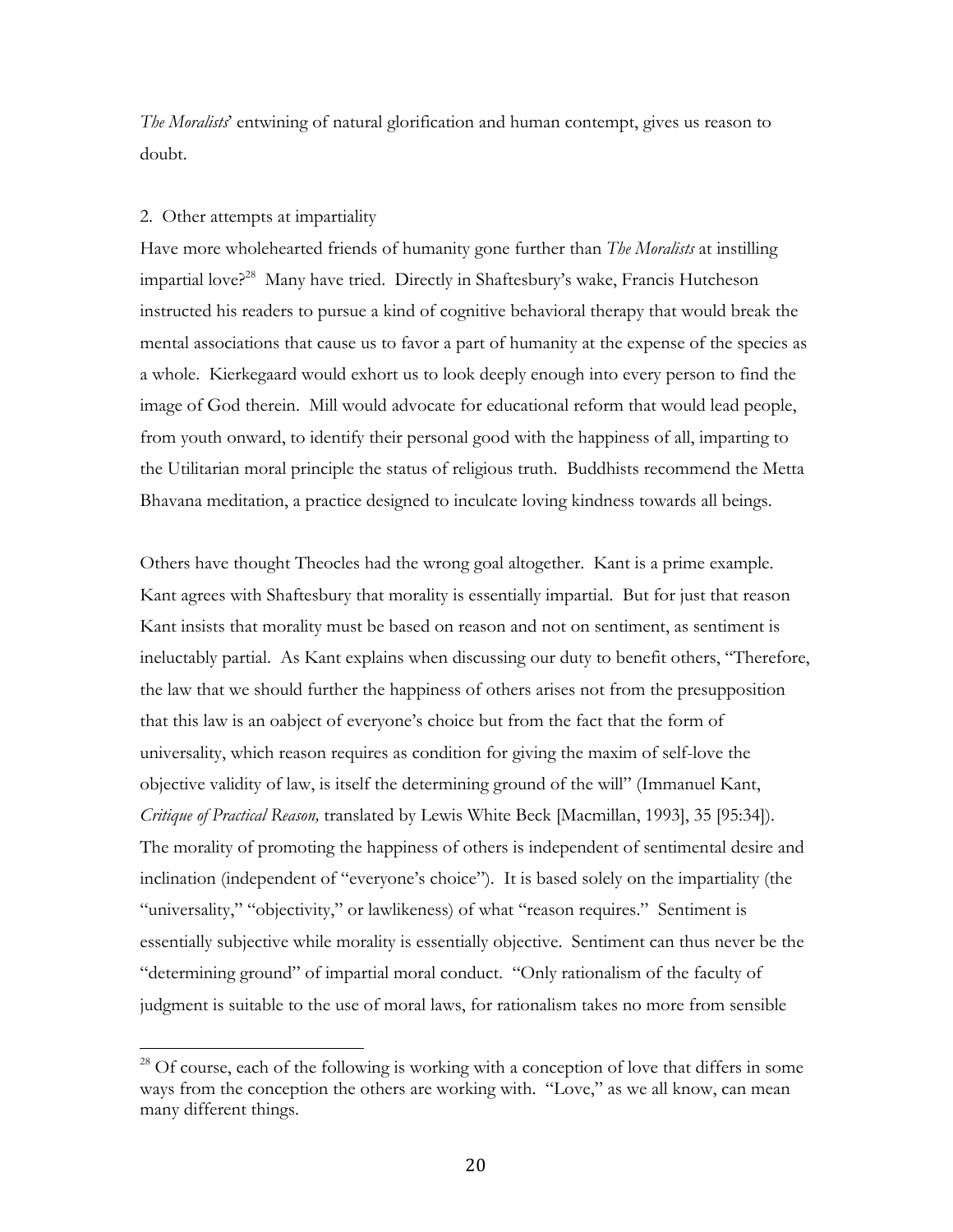nature [i.e., from sentiment] than that which pure reason can also think for itself, i.e., lawfulness" (Kant, 74 [5:71]).

## 3. Hume

 

Hume too falls into the camp of those who think Theocles had the wrong goal, but for reasons different from Kant's. Like Kant, Hume denies that human sentiment can on its own ground impartial moral principles. Hume believes, as we've seen, that our sentiments are literally partial: although we may be able to love any *part* of humanity (so long as it is "confin'd to a few persons"), we cannot love humanity as a whole.<sup>29</sup> He disagrees with Kant, however, about reason's being able to provide impartial motivation, denying, famously, that reason alone can motivate at all (T 2.3.3. and 3.1.1).

But Hume does not lament the inevitable partiality of human sentiment. He is not driven to the conclusion that we must therefore be inevitable moral failures, that virtue is a mere "chimera."<sup>30</sup> There are two Humean reasons not to be gloomy.

First, morality is not entirely impartial. Partial motivation is in many cases positively virtuous. Hume writes, "When experience has once given us a competent knowledge of human affairs, and has taught us the proportion they bear to human passion, we perceive, that the generosity of men is very limited, and that it seldom extends beyond their friends and family, or, at most, beyond their native country. Being thus acquainted with the nature of man, we expect not any impossibilities from him; but confine our view to that narrow

<sup>&</sup>lt;sup>29</sup> Shaftesbury was well-aware of humans' tendency to form partial groups. He provides a penetrating description of our "*cantonizing*" tendencies at C1.112-14. The difference between Hume and Shaftesbury that I seek to highlight lies in their views of the extent to which our sentiments can overcome those cantonizing tendencies — or, perhaps more accurately put, the extent to which our natural concern for our fellows can be extended. For discussion of Shaftsbury's view in Askemata of "partial affections" such as "love for a child, a friend, or a fellow citizen," see Taraborelli, 187-89.

Hume's affirms the partiality of human sentiment in the *Treatise of Human Nature*. In the *Enquiry concerning the Principles of Morals*, he at times suggests that the feeling of "humanity" can come closer to being impartial in the sense Shaftesbury might have sought. See especially E 9.5-9. For insightful discussion of differences between Hume's *Treatise* and *Enquiry* and the greater expansiveness of 'humanity' in the latter, see Jacqueline Taylor, *Reflecting Subjects: Passion, Sympathy, and Society in Hume's Philosophy* (Oxford, 2015), 120-29 and 160-84.

 $30$  Shaftesbury and Kant both discuss the possibility of morality's being a "chimera" — Shaftesbury at C2.239 and Kant at *Groundwork* 4:402.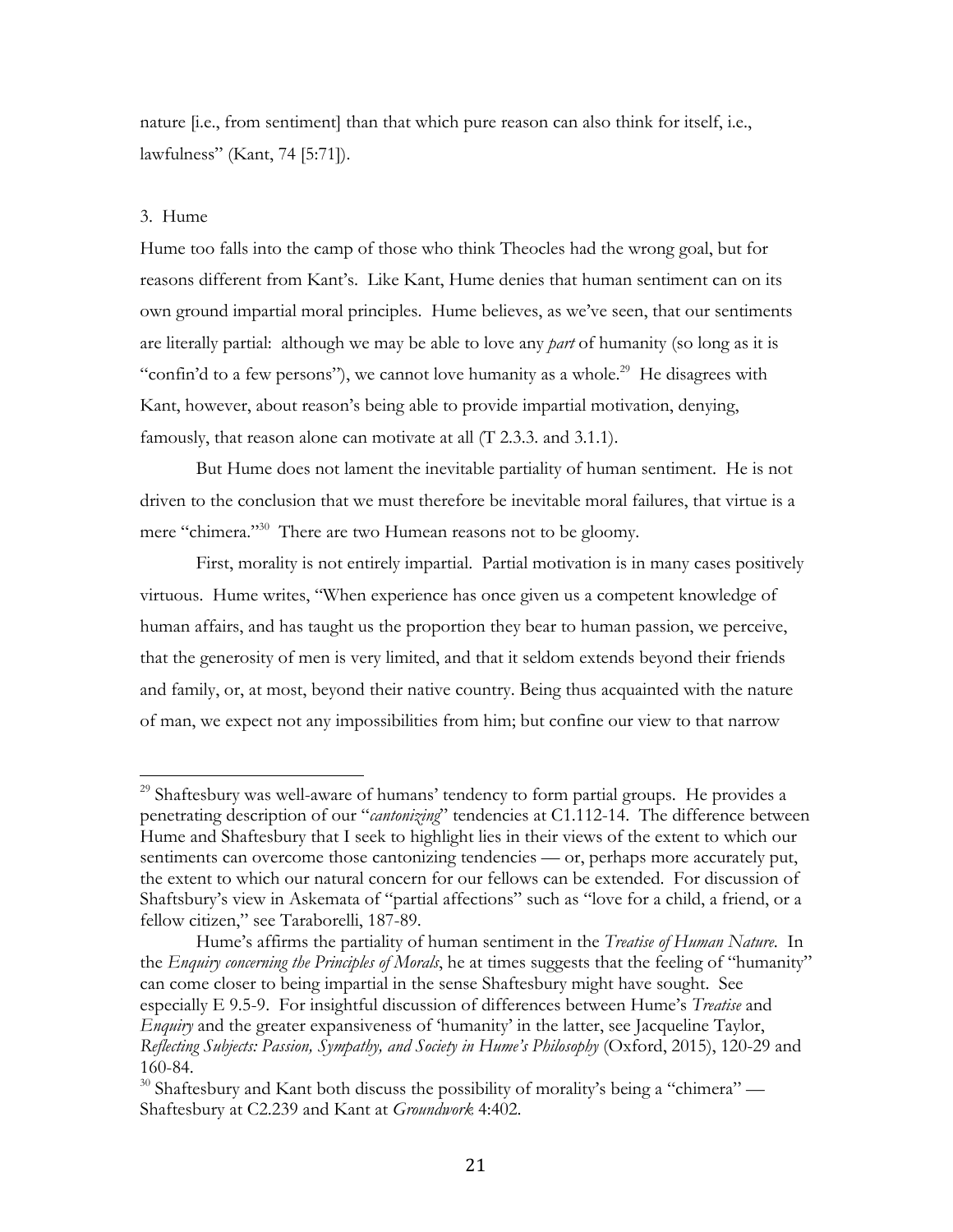circle, in which any person moves, in order to form a judgment of his moral character. When the natural tendency of his passions leads him to be serviceable and useful within his sphere, we approve of his character, and love his person, by a sympathy with the sentiments of those, who have a more particular connexion with him" (T 3.3.3.2).<sup>31</sup> Human generosity is conspicuously limited. Most people most of the time concern themselves chiefly with the welfare of those in their narrow circle: family, friends, co-workers. We all know that. We don't expect any more. Indeed, no more is expected — where what's "expected" is taken in not merely the predictive but the normative sense.<sup>32</sup> In many aspects of our lives, partial affection is not ethically second-best, not a pale or shadow version of virtue, not morality lite. Partial affection is often fully, robustly virtuous, something higher than which there is no reason to aspire. This is why we "blame a person" who would "give the preference to a stranger or mere chance acquaintance" when that stranger or acquaintance's interests came into "opposition" with the interests of a member of the person's family (T 3.2.2.8). It is also why we strongly approve of "extraordinary delicacy in love or friendship, where a person is attentive to the smallest concerns of his friend... Such delicacies have little influence on society; because they make us regard the greatest trifles: But they are the more engaging, the more minute the concern is, and are a proof of the highest merit in any one, who is capable of them." While Theocles says that morality requires that you show the same "Kindness" to "*your* Kind" as you do to your family, that all humans "deserve" from you the same consideration, that virtue consists of "an equal, just, and universal Friendship!" — while Theocles says all that, Hume quietly points out that many of our actual moral judgments are calibrated to the narrower virtues of intimate interactions. Helping a friend overcome a

 $31$  Hume's general point of view is impartial, but in a different way from Shaftesbury's goal of impartial love for all of humanity (T 3.3.1.14-17). When we judge someone from Hume's general point of view, we concern ourselves with the welfare of the subset of people with whom that person has direct interaction. "Impartial" here means: not selfish, concerned with a subset of people of which one might oneself not be a member. Shaftesbury's impartiality is: concerned with all humans. For further discussion of this feature of the general point of view in the *Treatise*, see Taylor 111-16.

<sup>&</sup>lt;sup>32</sup> On the predictive and normative senses of "expect," see Michael Smith, *The Moral Problem* (Wiley-Blackwell, 1994), 85-87.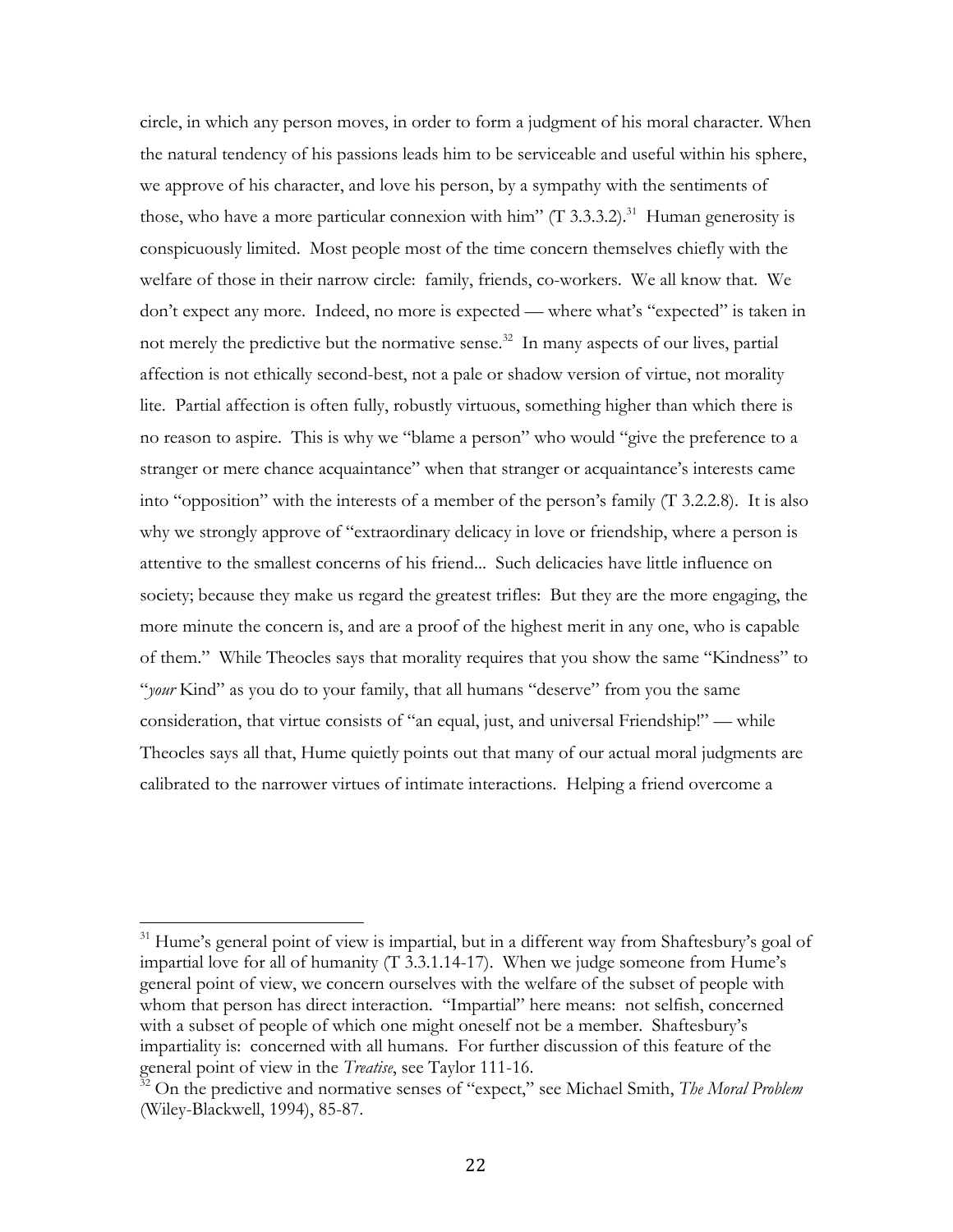minor problem without a single thought to how it will affect humanity as a whole can be "proof of the highest merit."<sup>33</sup>

At the same time, Hume does hold that there are aspects of morality that are more  $impartial.<sup>34</sup>$  But he thinks we can achieve those other, more impartial virtues without love for the entire species. This is the second Humean reason not to be gloomy.

The most notable impartial aspect of morality is justice. Justice is impartial in two ways: it consists of rules that apply equally to everyone, and it benefits society as a whole. Hume is perfectly clear that our natural sentiments are too partial on their own to ground justice. Humans exhibit great generosity to people close to them, but their generosity is so limited that "instead of fitting men for large societies, [it] is almost as contrary to them, as the most narrow selfishness. For while each person loves himself better than any other single person, and in his love to others bears the greatest affection to his relations and acquaintance, this must necessarily produce an opposition of passions, and a consequent opposition of actions; which cannot but be dangerous to the new-estabish'd union" (T 3.2.2.6). Hume goes on:

In vain shou'd we except to find, in *uncultivated nature*, a remedy to this inconvenience; or hope for any inartifical principle of the human mind, which might control those partial affects, and make us overcome the temptations arising from our circumstances… [O]ur strongest attention is confin'd to ourselves; our next is extended to our relations and acquaintance; and 'tis only the weakest which reaches to strangers and indifferent persons. This partiality, then, and unequal affection, must not only have an influence on our behaviour and conduct in society, but even on our ideas of vice and virtue… [O]ur natural uncultivated ideas of morality, instead of proving a remedy for the partiality of our affections, do rather conform themselves to that partiality, and give it an additional force and influence" (T 3.2.2.8; see also 3.2.7.1).

<sup>&</sup>lt;sup>33</sup> The converse is also true: the failure to show small kindnesses to those in one's immediate vicinity is proof of a vice, regardless of how much good one may do for humanity as a whole (see T 3.3.3.9 and E 7.3). Thus, someone like Martin Ellingham from the BBC TV series *Doc Martin* is judged to possess real vices of rudeness and ingratitude even though his skills as a physician enable him to save at least one innocent life every week.

<sup>&</sup>lt;sup>34</sup> Hume is a pluralist about morality, holding that there are multiple independent ultimate moral ends, some more impartial, some less. Or so I argue in *Humean Moral Pluralism* (Oxford University Press, 2014).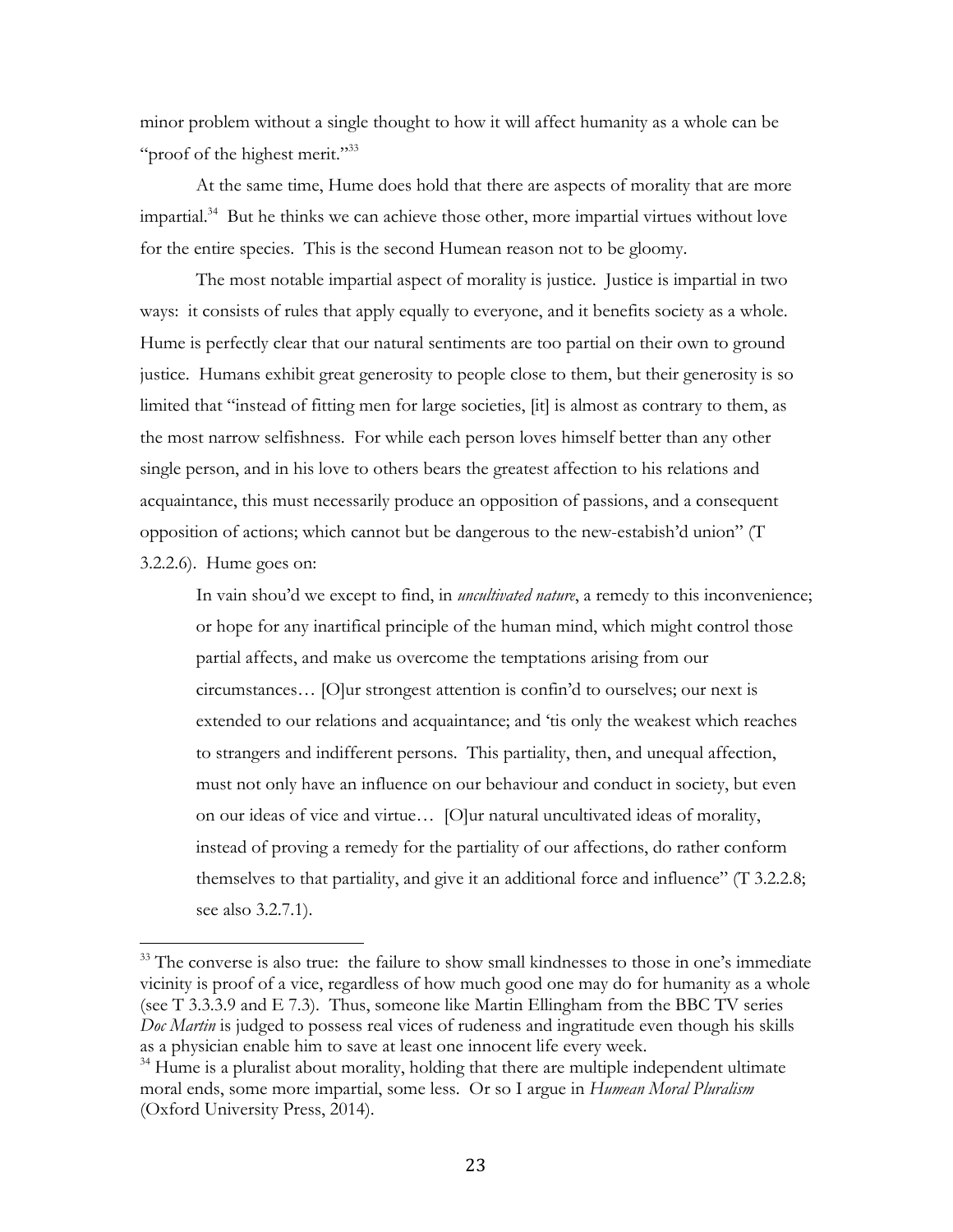We care about the welfare of those in our narrow circle much more than those outside it, and our natural moral judgments hew to that partiality. Far from condemning confined generosity, we expect ourselves — in both the predictive and normative senses — to favor the familiar few over the unfamiliar many.

Given this natural partiality, how do we manage to establish impartial justice? Not by changing our sentimental structure so that we become extremely impartial. Not by engaging in a Shaftesburean project of affective enlargement. What we do, rather, is institute conventions that "restrain" our "partial and contradictory" sentimental tendencies.<sup>35</sup> We "remedy" partiality by "artifice" (3.2.2.9).

[J]ustice takes its rise from human conventions; and … these are intended as a remedy to some inconveniences, which proceed from the concurrence of certain *qualities* of the human mind with the *situation* of external objects. The qualities of the mind are *selfishness* and *limited generosity*: And the situation of external objects is their *easy change*, join'd to their *scarcity* in comparison of the wants and desires of men. (3.2.216)

The conventions at the origin of justice do not make us care equally about all humans. They take our confined generosity and self-regard as givens, and then alter the circumstances in which they operate so that the same motives lead us to perform more widely beneficial and equitable actions.

As an analogy, consider a situation in which there is one pie and eight people who all want as much of it as they can get. Towards the goal of producing a satisfactory result, they could try to inculcate an impartial love for all. Alternatively, they could take their partiality as at least somewhat resistant to change and then implement a rule: that the person who is given the job of cutting the pie gets the last slice. The first approach is analogous to the

<sup>35</sup> In *The Enquiry concerning Morals*, Hume says that our notions of justice would not extend to creatures "of such inferior strength" that they could never "make us feel the effects of their resentment," and that such powerless creatures will morally matter to us only to the extent that we have "compassion and kindness" towards them (E 3.1.18). There might be a sense, then, in which in the *Enquiry* Humean justice is more partial than Humean compassion: justice applies only to those who can make felt "the effects of their resentment," while compassion can be extended to any creature whose pain we witness and sympathize with. But Humean compassion even in this case embraces only particular individuals and not all sentient beings at once. There is debate about how those passages about justice in the *Enquiry* should be interpreted. See Michael Ridge, "David Hume, Paternalist," *Hume Studies* 36 (2010), 149-70 and Taylor, 175-79.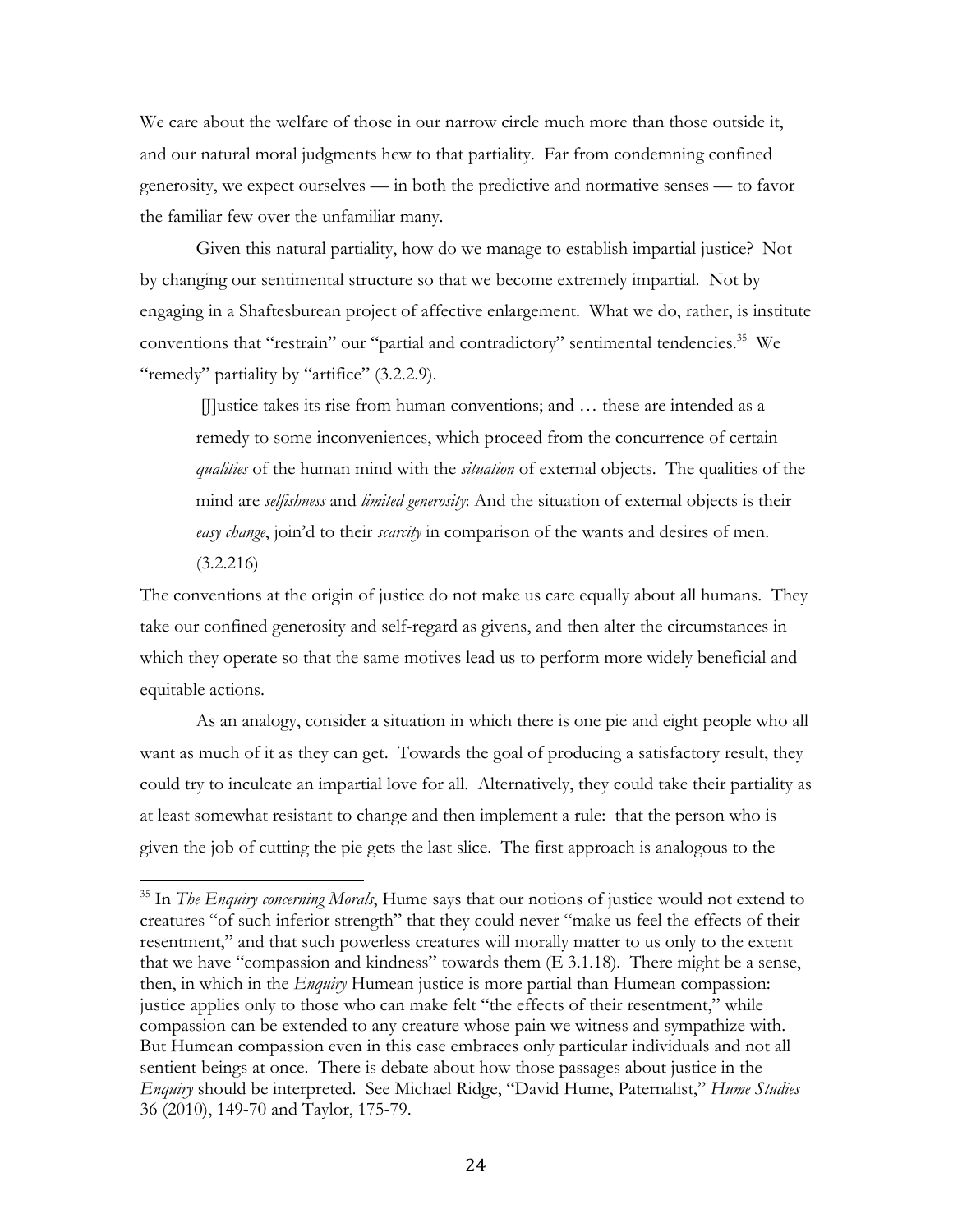Shaftesburean attempt to achieve impartiality by instilling universal love. The second approach is analogous to the development of Humean conventions of justice that channel our partial affections into more impartial courses of action.

Or consider how symphony auditions are currently conducted. Unconscious biases — triggered by race, sex, appearance, etc. — can affect the judgments of even experts in a field. Symphony directors with the goal of hiring the best musicians could try to rid themselves of such biases. But it is now widely accepted that a more effective approach is to make auditions blind, with participants performing behind a screen that hides everything but the sound of their playing. This is a Humean approach to the problem: institute a convention that produces a more impartial outcome without relying on affective enlargement. Find a way to create behavioral impartiality that does not depend on psychological impartiality.36

I will not enter here into the details of Hume's *Treatise* story of the development of justice and the other artificial virtues. I want to draw attention only to this fundamental point: that Hume explains how the more impartial aspects of morality arise from conventions that redirect, rather than reform, our sentimental partiality. $37$  Our emotional hard-wiring might make it virtually impossible for most of us to love the entire species. But that hasn't prevented the manufacture of conventions that funnel us into conduct that's impartial enough. Like machines that move large objects we are physically too weak to lift, the conventions of justice are inventions that enable us to produce results beyond our natural psychological reach. Shaftesbury excoriates our movements from nature to artifice. In Hume's story, artifice furnishes the impartiality our natures cannot muster.

<sup>&</sup>lt;sup>36</sup> See Buchanan and Powell, forthcoming.

 $37$  Hume does think that the development of justice eventually produces a sentimental change. Over time, that development causes us to experience the moral sentiment of disapproval when we witness violations of the rules of justice (T 3.2.2.24). This new sentiment of disapproval for justice-violations is impartial in the sense that it applies equally to every individual. But it is not impartial in the sense that Theocles seeks, for two reasons. First, it still only concerns particular individuals, not humanity as a whole. Second, its motivational force is too weak to overcome our typical, partial motives. Moreover, the moral sentiment of disapproval of injustice develops only *after* the artificial convention of justice has developed; the former's existence is parasitic on the latter's.